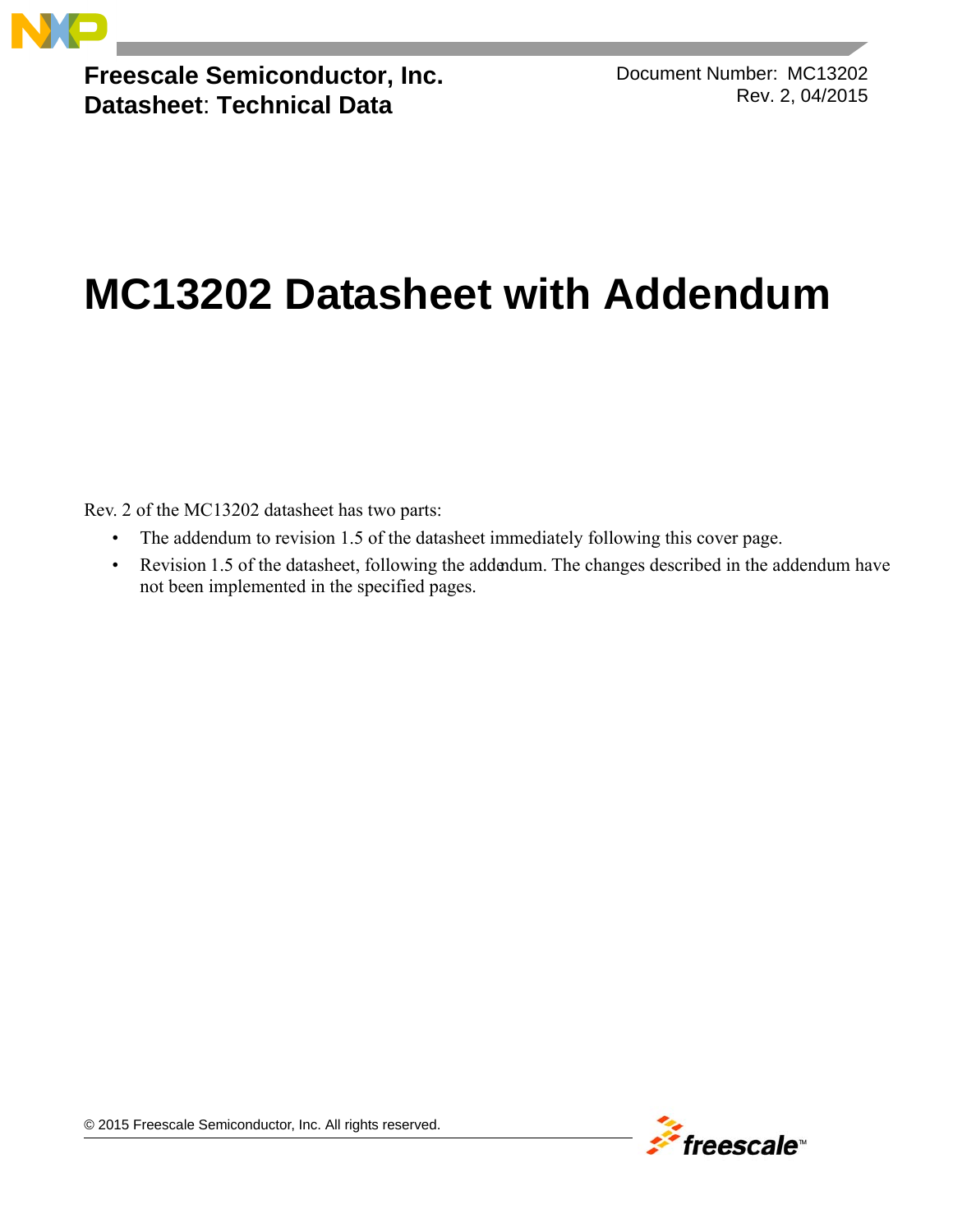

**Freescale Semiconductor, Inc. Datasheet Addendum**

Document Number: MC13202AD Rev. 0, 04/2015

# **Addendum to Rev. 1.5 of the MC13202 Datasheet**

This addendum identifies changes to Rev. 1.5 of the MC13202 datasheet. The changes described in this addendum have not been implemented in the specified pages.

## **1 Case outline drawing change for new QFN-32 package migration**

**Location:** [Section 10, Page 28](#page-30-0)

The case outline was changed because of migration from gold wire to copper wire for QFN-32 packages.

The case outline details in [Section 10 Packaging Information,](#page-30-0) should be replaced with package document #98ASA00473D case outline details.

To view the new case outine details, go t[o freescale.com](www.freescale.com) and perform a keyword search for the drawing's document number.

| If you want the drawing for this package | Then use this document number |
|------------------------------------------|-------------------------------|
| QFN-32                                   | 98ASA00473D                   |

#### **NOTE**

For more information about QFN package use, see EB806 Electrical Connection Recommendations for Exposed Pad on QFN and DFN Packages.



© 2015 Freescale Semiconductor, Inc. All rights reserved.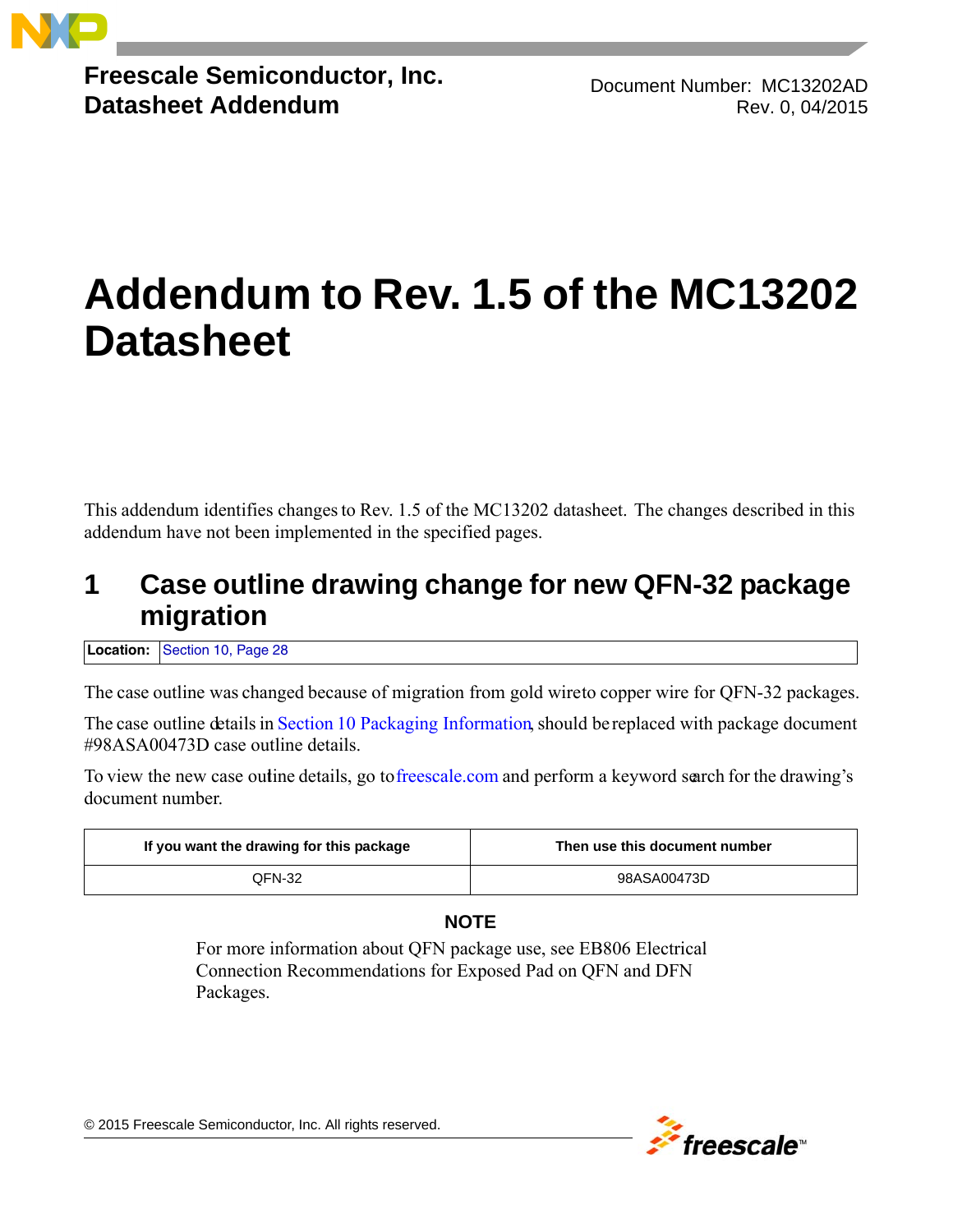

#### **References to case 1311-03**

## **2 References to case 1311-03**

Location: [Section 1, Page 1](#page-3-0)<br>[Section 10, Page 28](#page-30-0)

Remove the references to case 1311-03.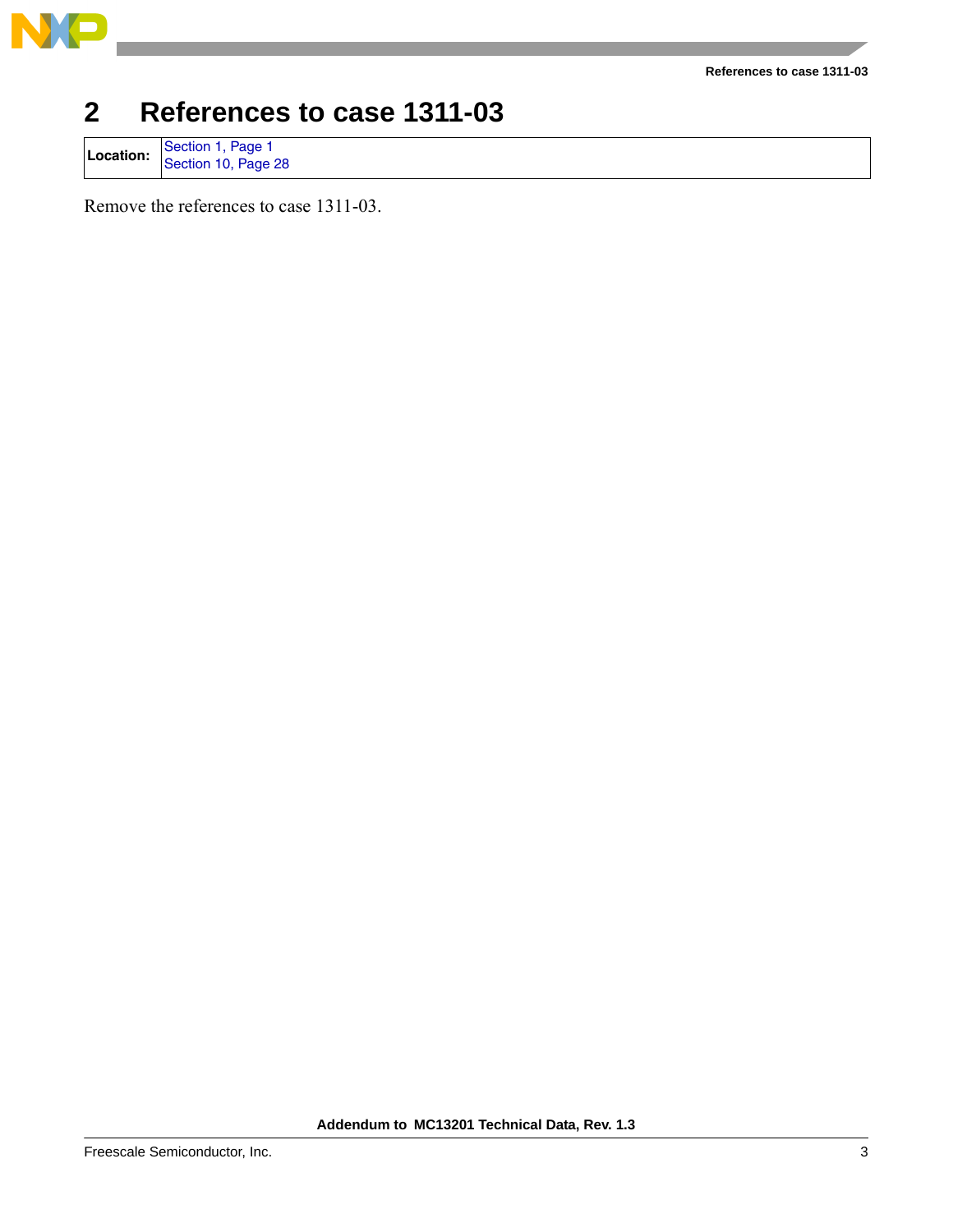<span id="page-3-0"></span>

## **Freescale Semiconductor**

Technical Data

**MC13202**

Document Number: MC13202 Rev. 1.5, 12/2008

## **MC13202**



**Package Information** Plastic Package Case 1311-03

#### **Ordering Information**

| <b>Device</b>                  | <b>Device Marking</b> | Package |
|--------------------------------|-----------------------|---------|
| MC13202FC                      | 13202                 | QFN-32  |
| MC13202FCR2<br>(Tape and Reel) | 13202                 | QFN-32  |

## <span id="page-3-1"></span>**1 Introduction**

The MC13202 is a short range, low power, 2.4 GHz Industrial, Scientific, and Medical (ISM) band transceivers. The MC13202 contains a complete 802.15.4 physical layer (PHY) modem designed for the IEEE® 802.15.4 Standard which supports peer-to-peer, star, and mesh networking.

2.4 GHz Low Power Transceiver

for the IEEE<sup>®</sup> 802.15.4 Standard

The MC13202 includes the 802.15.4 PHY/MAC for use with the HCS08 Family of MCUs. The MC13202 can be used with Freescale's IEEE 802.15.4 MAC and BeeStack, which is Freescale's ZigBee® compliant protocol stack.

When combined with an appropriate microcontroller (MCU), the MC13202 provides a cost-effective solution for short-range data links and networks. Interface with the MCU is accomplished using a four wire serial peripheral interface (SPI) connection and an interrupt request output which allows for the use of a variety of processors. The software and processor can be scaled to fit applications ranging from simple point-to-point systems, through complete ZigBee networking. For

#### **Contents**

| 3 Block Diagrams  4                         |
|---------------------------------------------|
| 4 Data Transfer Modes  5                    |
| 5 Electrical Characteristics  8             |
| 6 Functional Description  12                |
| 7 Pin Connections  15                       |
| 8 Crystal Oscillator Reference Frequency 19 |
| 9 Transceiver RF Configurations             |
| and External Connections<br>22              |
| 10Packaging Information  28                 |

© Freescale Semiconductor, Inc., 2005, 2006, 2007, 2008. All rights reserved. Freescale reserves the right to change the detail specifications as may be required to permit improvements in the design of its

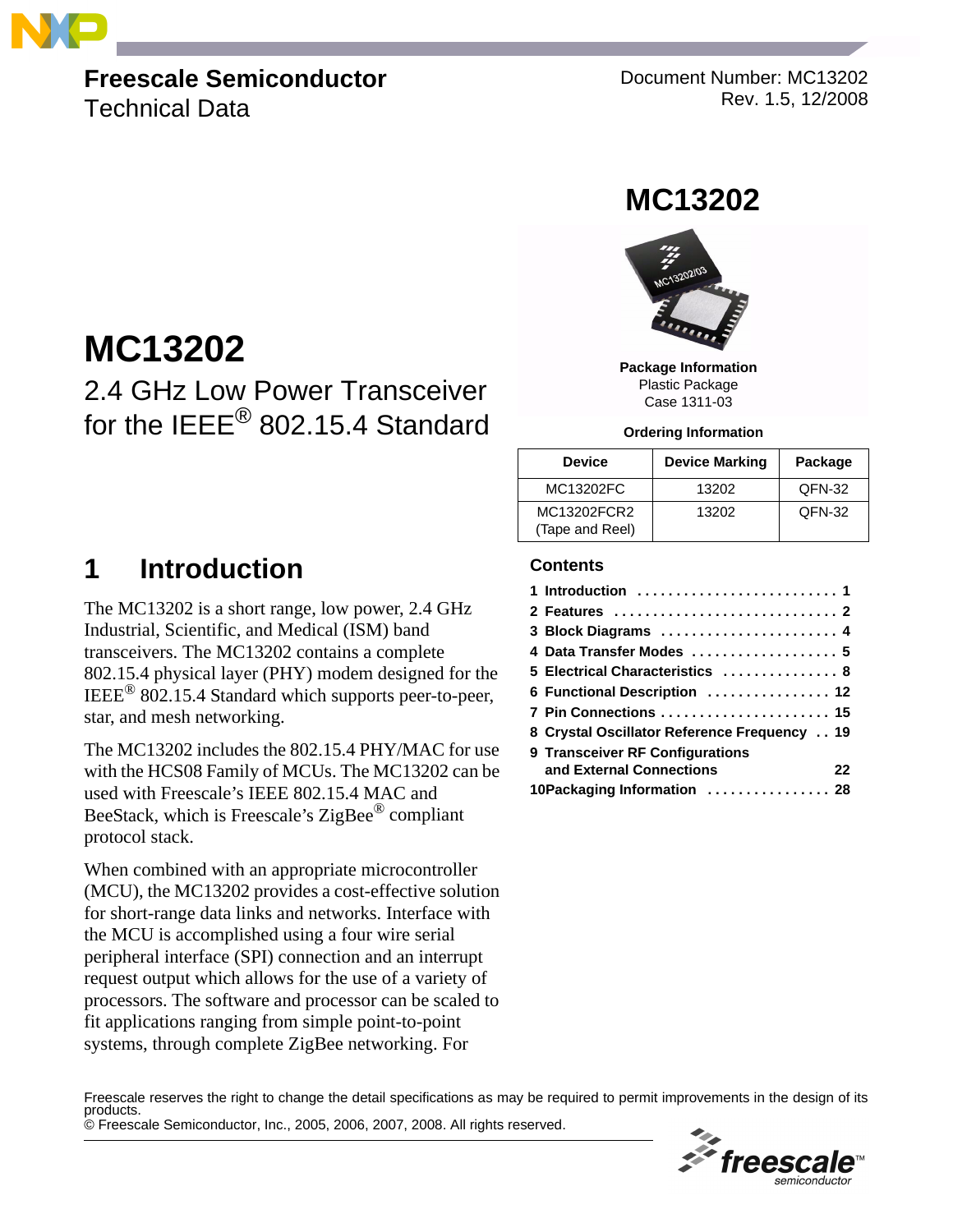

more detailed information about MC13202 operation, refer to the *MC13202 Reference Manual*, (MC13202RM).

Applications include, but are not limited to, the following:

- Residential and commercial automation
	- Lighting control
	- Security
	- Access control
	- Heating, ventilation, air-conditioning (HVAC)
	- Automated meter reading (AMR)
- Industrial Control
	- Asset tracking and monitoring
	- Homeland security
	- Process management
	- Environmental monitoring and control
	- HVAC
	- Automated meter reading
- Health Care
	- Patient monitoring
	- Fitness monitoring
- Consumer
	- Human interface devices (keyboard, mice, etc.)
	- Remote control
	- Wireless toys

The transceiver includes a low noise amplifier, 1.0 mW power amplifiers (PA), onboard RF transmit/receive (T/R) switch for single port use, PLL with internal voltage controlled oscillator (VCO), on-board power supply regulation, and full spread-spectrum encoding and decoding. The device supports 250 kbps Offset-Quadrature Phase Shift Keying (O-QPSK) data in 2.0 MHz channels with 5.0 MHz channel spacing per the 802.15.4 Standard. The SPI port and interrupt request output are used for receive (RX) and transmit (TX) data transfer and control.

## <span id="page-4-0"></span>**2 Features**

- Recommended power supply range: 2.0 to 3.4 V
- Fully compliant 802.15.4 Standard transceiver supports 250 kbps O-QPSK data in 5.0 MHz channels and full spread-spectrum encode and decode
- Operates on one of 16 selectable channels in the 2.4 GHz band
- -1 to 0 dBm nominal output power, programmable from -27 dBm to +3 dBm typical
- Receive sensitivity of <-92 dBm (typical) at 1% PER, 20-byte packet, much better than the 802.15.4 Standard of -85 dBm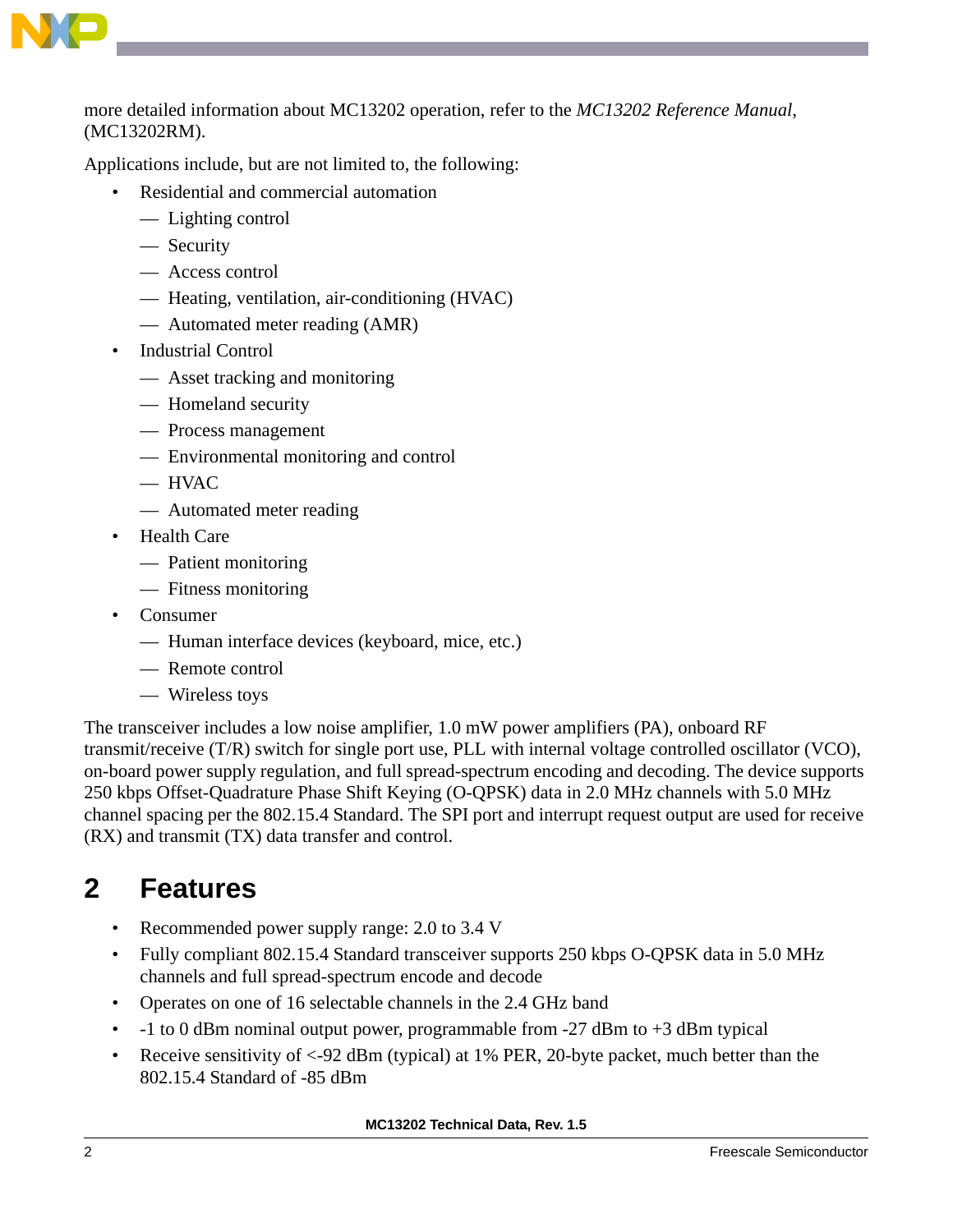

- Integrated transmit/receive switch
- Dual PA output pairs which can be programmed for full differential single port or dual port operation that supports an external LNA and/or PA
- Three power down modes for increased battery life
	- $-$  < 1 µ A Off current
	- $-1.0 \mu A$  Typical Hibernate current
	- 35 µA Typical Doze current (no CLKO)
- Programmable frequency clock output (CLKO) for use by MCU
- Onboard trim capability for 16 MHz crystal reference oscillator eliminates need for external variable capacitors and allows for automated production frequency calibration
- Four internal timer comparators available to supplement MCU timer resources
- Supports both Packet Mode and Streaming Mode data transfer
- Buffered transmit and receive data packets for simplified use with low cost MCUs
- Seven GPIO to supplement MCU GPIO
- Operating temperature range:  $-40\degree\text{C}$  to 85  $\degree\text{C}$
- Small form factor OFN-32 Package
	- Meets moisture sensitivity level (MSL) 3
	- $-260$  °C peak reflow temperature
	- Meets lead-free requirements

#### **2.1 Software Features**

Freescale provides a wide range of software functionality to complement the MC13202 hardware. There are three levels of application solutions:

- 1. Simple proprietary wireless connectivity.
- 2. User networks built on the 802.15.4 MAC standard.
- 3. ZigBee-compliant network stack.

#### **2.1.1 Simple MAC (SMAC)**

- Small memory footprint (about 3 Kbytes typical)
- Supports point-to-point and star network configurations
- Proprietary networks
- Source code and application examples provided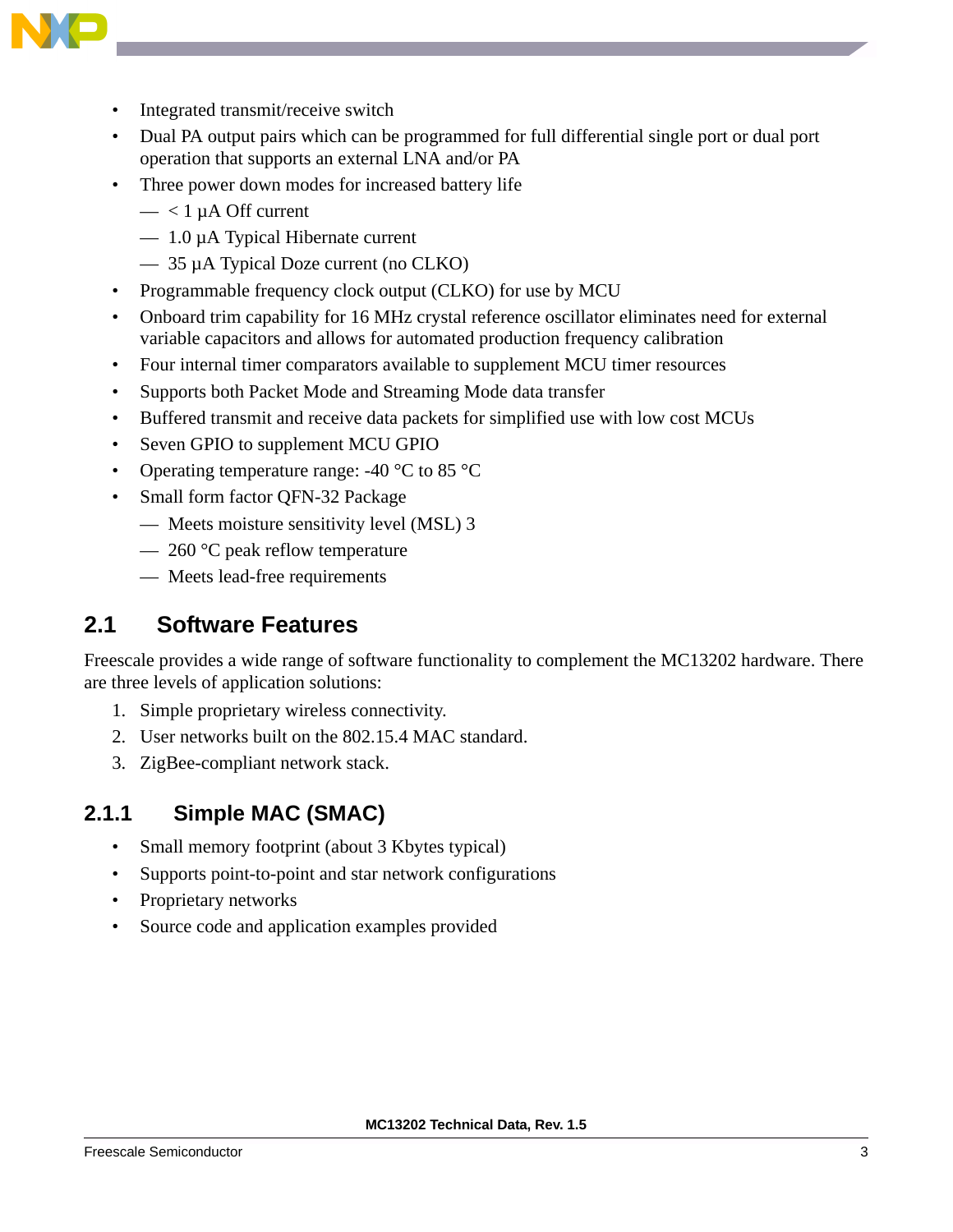

#### **2.1.2 802.15.4 Standard-Compliant MAC**

- Supports star, mesh and cluster tree topologies
- Supports beaconed networks
- Supports GTS for low latency
- Multiple power saving modes (idle doze, hibernate)

#### **2.1.3 ZigBee-Compliant Network Stack**

- Supports all ZigBee specifications
- Supports star, mesh and tree networks
- Advanced Encryption Standard (AES) 128-bit security

## <span id="page-6-0"></span>**3 Block Diagrams**

[Figure 1](#page-6-1) shows a simplified block diagram of the MC13202 which is an 802.15.4 Standard compatible transceiver that provides the functions required in the physical layer (PHY) specification.



<span id="page-6-1"></span>**Figure 1. 802.15.4 Modem Simplified Block Diagram**

**MC13202 Technical Data, Rev. 1.5**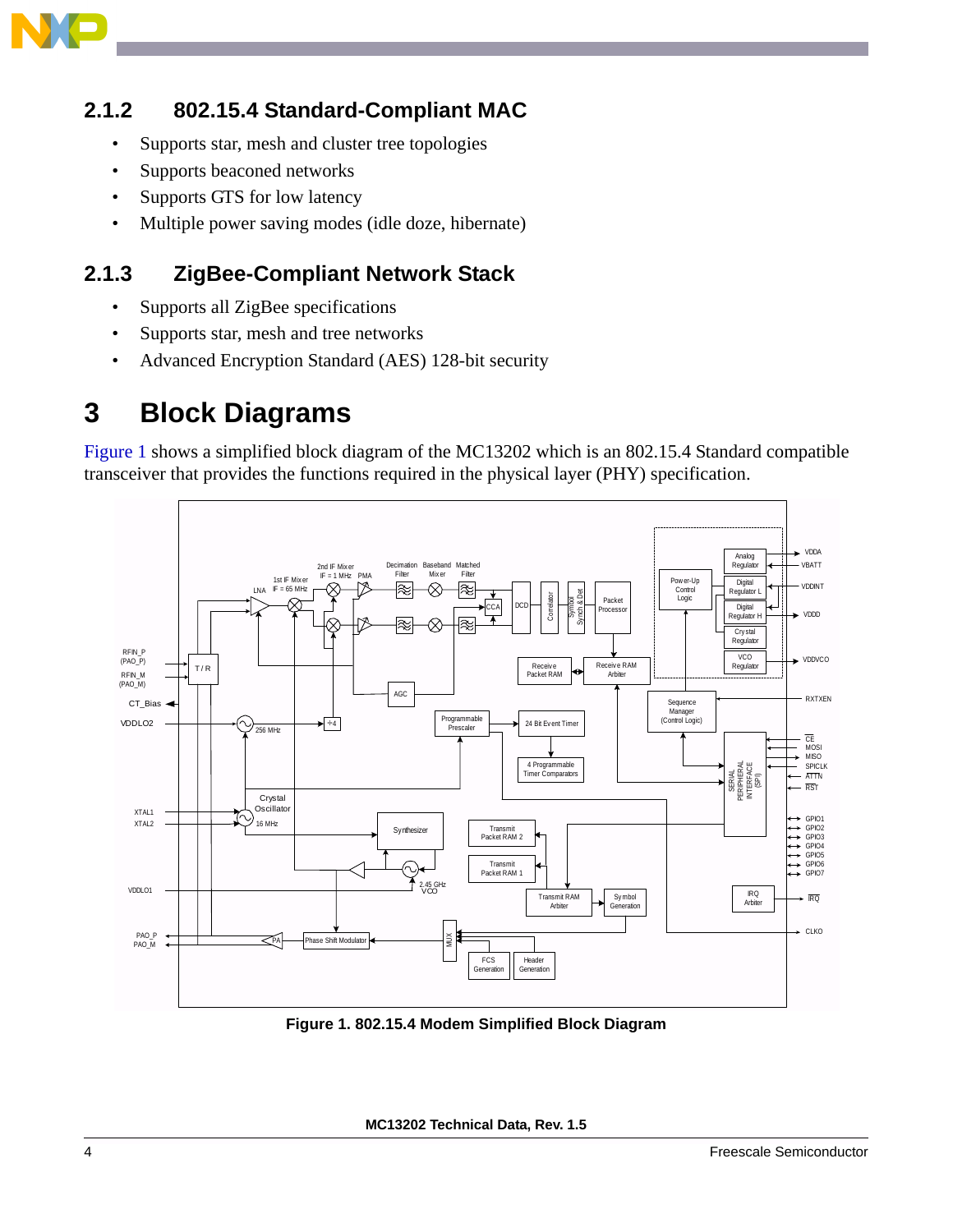

[Figure 2](#page-7-1) shows the basic system block diagram for the MC13202 in an application. Interface with the transceiver is accomplished through a 4-wire SPI port and interrupt request line. The media access control (MAC), drivers, and network and application software (as required) reside on the host processor. The host can vary from a simple 8-bit device up to a sophisticated 32-bit processor depending on application requirements.



**Figure 2. System Level Block Diagram**

## <span id="page-7-1"></span><span id="page-7-0"></span>**4 Data Transfer Modes**

The MC13202 has two data transfer modes:

- 1. Packet Mode Data is buffered in on-chip RAM
- 2. Streaming Mode Data is processed word-by-word

The Freescale 802.15.4 MAC software only supports the streaming mode of data transfer. For proprietary applications, packet mode can be used to conserve MCU resources.

#### **4.1 Packet Structure**

[Figure 3](#page-7-2) shows the packet structure of the MC13202. Payloads of up to 125 bytes are supported. The MC13202 adds a four-byte preamble, a one-byte Start of Frame Delimiter (SFD), and a one-byte Frame Length Indicator (FLI) before the data. A Frame Check Sequence (FCS) is calculated and appended to the end of the data.

<span id="page-7-2"></span>

| 4 bytes  | 1 byte | 1 byte | 125 bytes maximum | 2 bytes    |
|----------|--------|--------|-------------------|------------|
| Preamble | SFD    | FLI    | Payload Data      | <b>FCS</b> |

**Figure 3. MC13202 Packet Structure**

**MC13202 Technical Data, Rev. 1.5**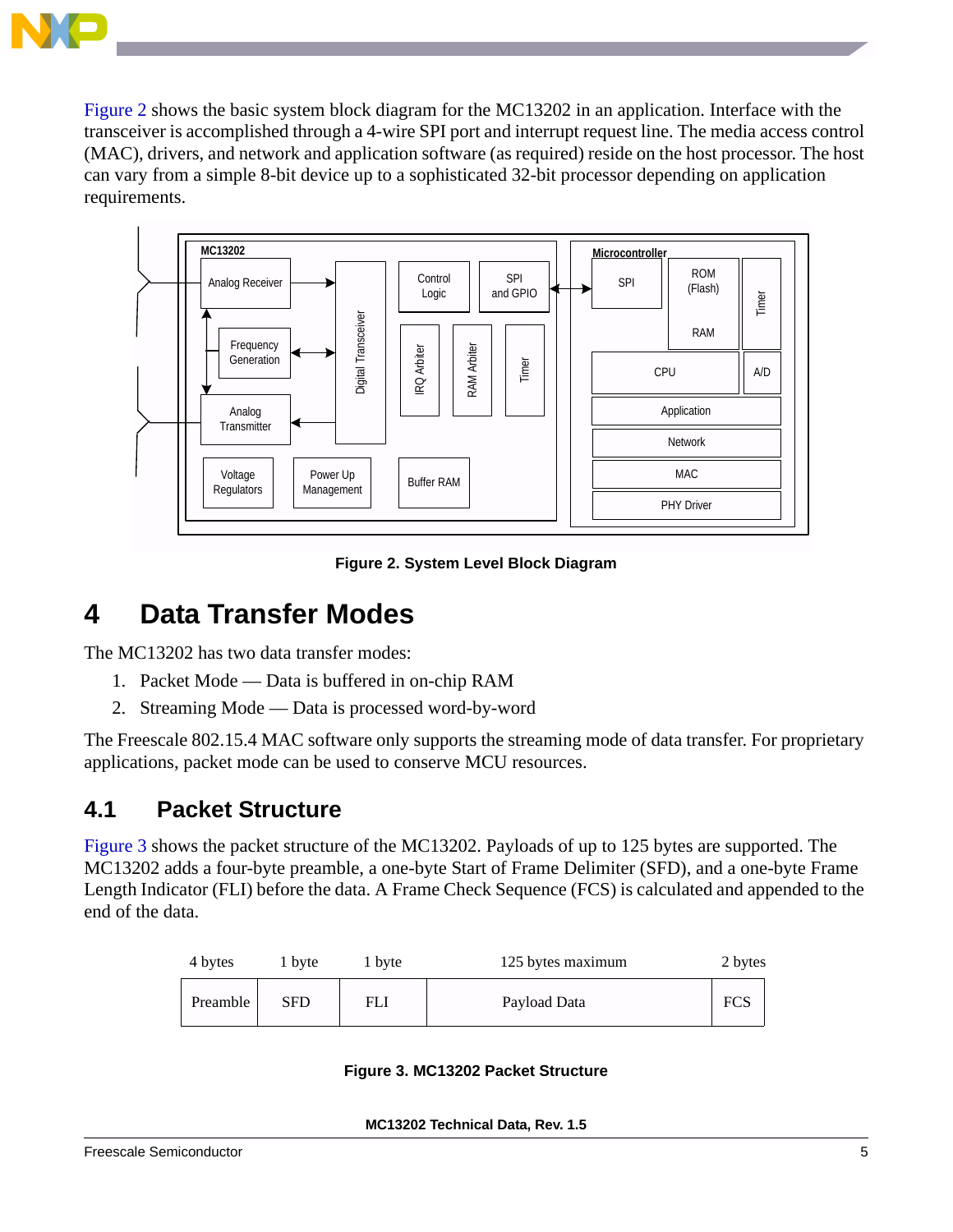

#### **4.2 Receive Path Description**

In the receive signal path, the RF input is converted to low IF In-phase and Quadrature (I  $\&$  O) signals through two down-conversion stages. A Clear Channel Assessment (CCA) can be performed based upon the baseband energy integrated over a specific time interval. The digital backend performs Differential Chip Detection (DCD), the correlator "de-spreads" the Direct Sequence Spread Spectrum (DSSS) Offset QPSK (O-QPSK) signal, determines the symbols and packets, and detects the data.

The preamble, SFD, and FLI are parsed and used to detect the payload data and FCS which are stored in RAM. A two-byte FCS is calculated on the received data and compared to the FCS value appended to the transmitted data, which generates a Cyclical Redundancy Check (CRC) result. Link Quality is measured over a 64 µs period after the packet preamble and stored in RAM.

If the MC13202 is in packet mode, the data is processed as an entire packet. The MCU is notified that an entire packet has been received via an interrupt.

If the MC13202 is in streaming mode, the MCU is notified by an interrupt on a word-by-word basis.

[Figure 4](#page-8-0) shows CCA reported power level versus input power. Note that CCA reported power saturates at about -57 dBm input power which is well above 802.15.4 Standard requirements. [Figure 5](#page-9-0) shows energy detection/LQI reported level versus input power.

#### **NOTE**

For both graphs, the required 802.15.4 Standard accuracy and range limits are shown. A 3.5 dBm offset has been programmed into the CCA reporting level to center the level over temperature in the graphs.



<span id="page-8-0"></span>**Figure 4. Reported Power Level versus Input Power in CCA Mode**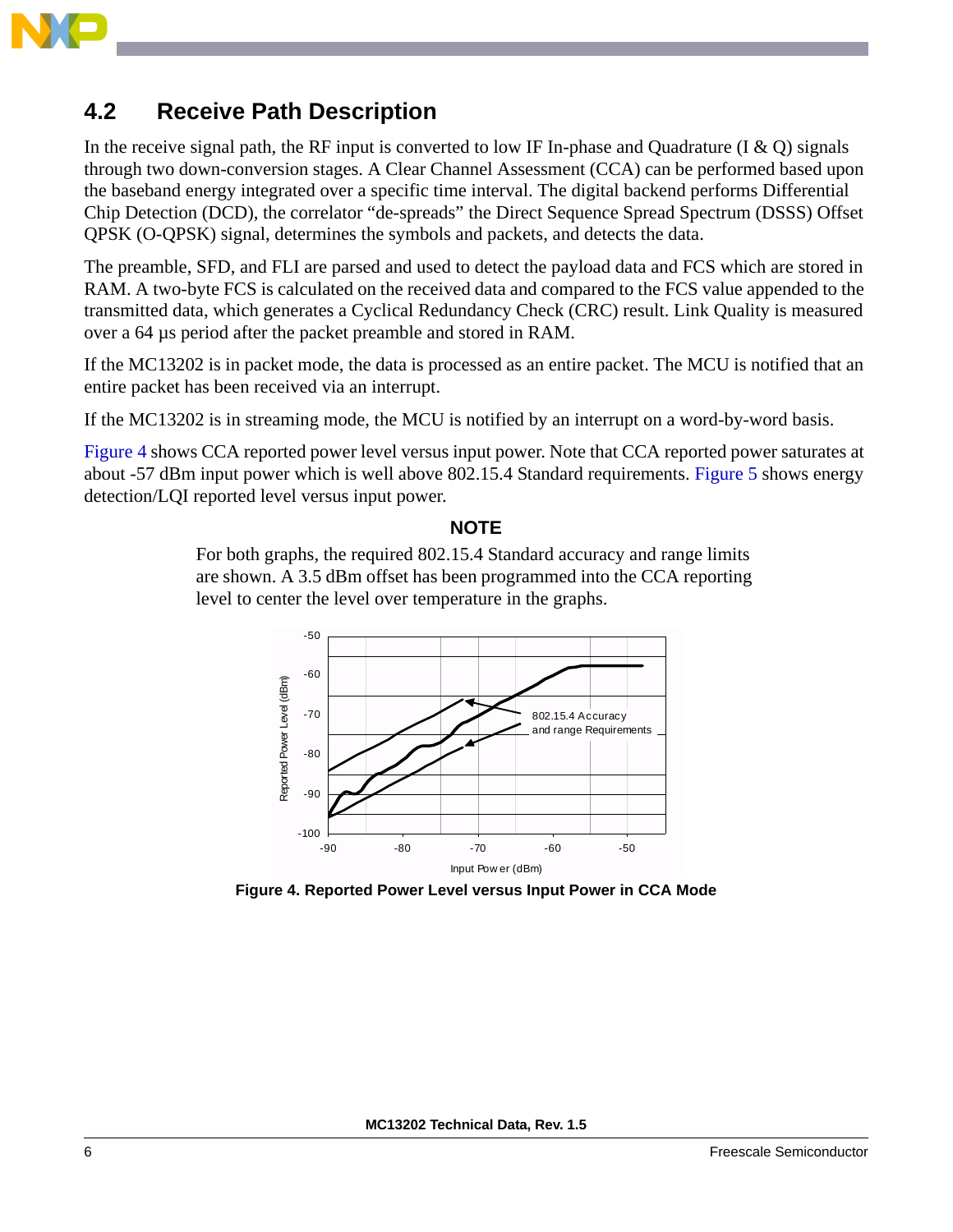



<span id="page-9-0"></span>**Figure 5. Reported Power Level Versus Input Power for Energy Detect or Link Quality Indicator**

## **4.3 Transmit Path Description**

For the transmit path, the TX data that was previously stored in RAM is retrieved (packet mode) or the TX data is clocked in via the SPI (stream mode), formed into packets per the 802.15.4 PHY, spread, and then up-converted to the transmit frequency.

If the MC13202 is in packet mode, data is processed as an entire packet. The data are first loaded into the TX buffer. The MCU then requests that the MC13202 transmit the data. The MCU is notified via an interrupt when the whole packet has successfully been transmitted.

In streaming mode, the data is fed to the MC13202 on a word-by-word basis with an interrupt serving as a notification that the MC13202 is ready for more data. This continues until the whole packet is transmitted.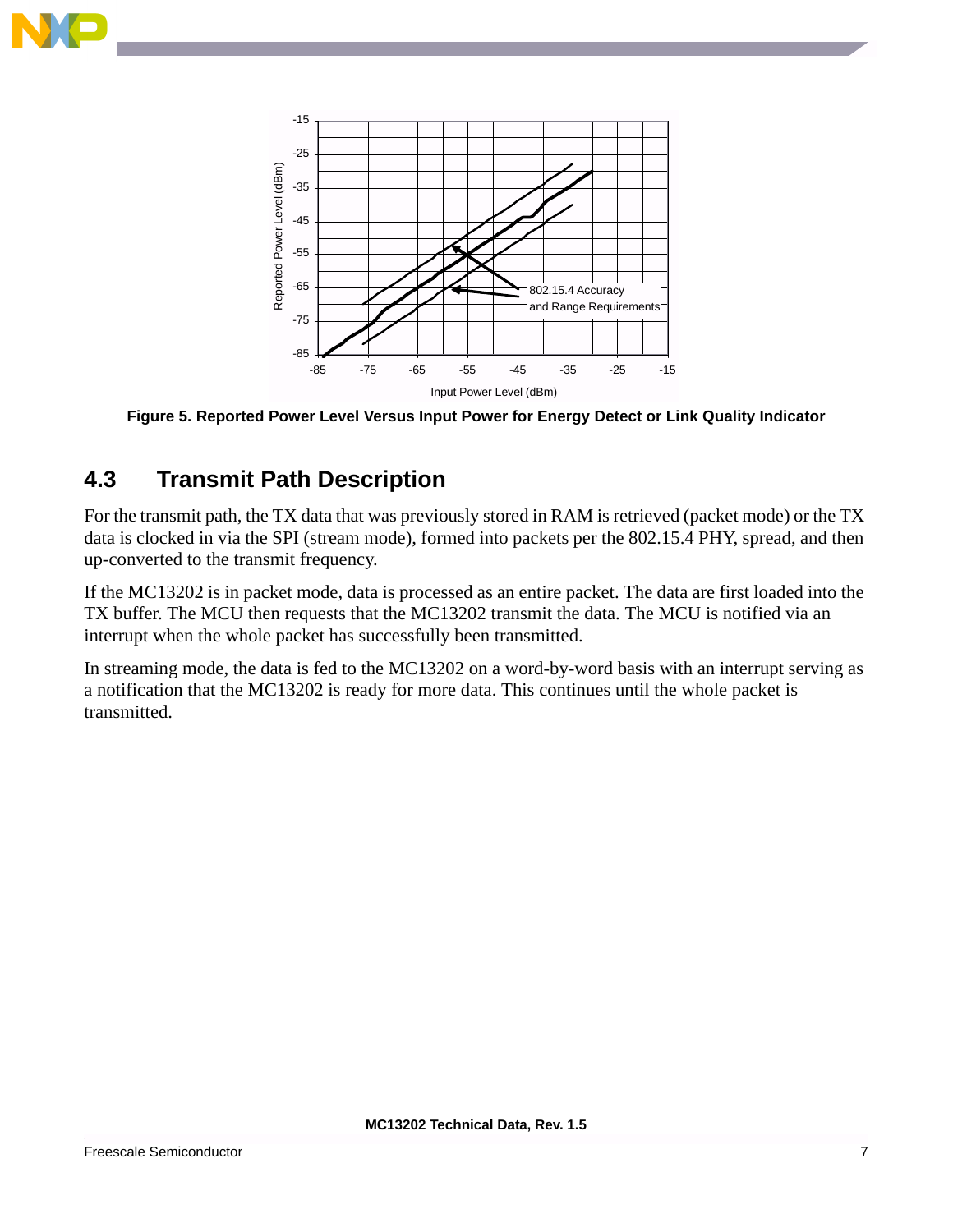

## <span id="page-10-0"></span>**5 Electrical Characteristics**

#### **5.1 Maximum Ratings**

#### **Table 1. Maximum Ratings**

| Rating                    | Symbol           | Value                       | Unit         |
|---------------------------|------------------|-----------------------------|--------------|
| Power Supply Voltage      | VBATT, VDDINT    | $-0.3$ to 3.6               | Vdc          |
| Digital Input Voltage     | Vin              | -0.3 to $(V_{DDINT} + 0.3)$ |              |
| <b>RF</b> Input Power     | $P_{\text{max}}$ | 10                          | dBm          |
| Junction Temperature      |                  | 125                         | $^{\circ}$ C |
| Storage Temperature Range | <sup>I</sup> sta | $-55$ to 125                | ℃            |

**Note:** Maximum Ratings are those values beyond which damage to the device may occur. Functional operation should be restricted to the limits in the Electrical Characteristics or Recommended Operating Conditions tables.

**Note:** Meets Human Body Model (HBM) = 2 kV. RF input/output pins have no ESD protection.

### **5.2 Recommended Operating Conditions**

| <b>Table 2. Recommended Operating Conditions</b> |  |  |
|--------------------------------------------------|--|--|
|--------------------------------------------------|--|--|

| <b>Characteristic</b>                                                                                        | Symbol                                         | Min                              | Typ | Max                             | Unit        |
|--------------------------------------------------------------------------------------------------------------|------------------------------------------------|----------------------------------|-----|---------------------------------|-------------|
| Power Supply Voltage $(V_{BATT} = V_{DDINT})^1$                                                              | $V_{\text{BATT},}$<br><b>V<sub>DDINT</sub></b> | 2.0                              | 2.7 | 3.4                             | Vdc         |
| Input Frequency                                                                                              | $f_{\text{in}}$                                | 2.405                            |     | 2.480                           | <b>GHz</b>  |
| Ambient Temperature Range                                                                                    | $T_A$                                          | -40                              | 25  | 85                              | $^{\circ}C$ |
| Logic Input Voltage Low                                                                                      | $V_{IL}$                                       | $\Omega$                         |     | 30%<br><b>V<sub>DDINT</sub></b> | $\vee$      |
| Logic Input Voltage High                                                                                     | V <sub>IH</sub>                                | 70%<br><b>V</b> <sub>DDINT</sub> |     | V <sub>DDINT</sub>              | $\vee$      |
| <b>SPI Clock Rate</b>                                                                                        | $f_{\sf SPI}$                                  |                                  |     | 8.0                             | <b>MHz</b>  |
| <b>RF Input Power</b>                                                                                        | $P_{\text{max}}$                               |                                  |     | 10                              | dBm         |
| Crystal Reference Oscillator Frequency (±40 ppm over<br>operating conditions to meet the 802.15.4 Standard.) | $f_{ref}$                                      | 16 MHz Only                      |     |                                 |             |

 $1$  If the supply voltage is produced by a switching DC-DC converter, ripple should be less than 100 mV peak-to-peak.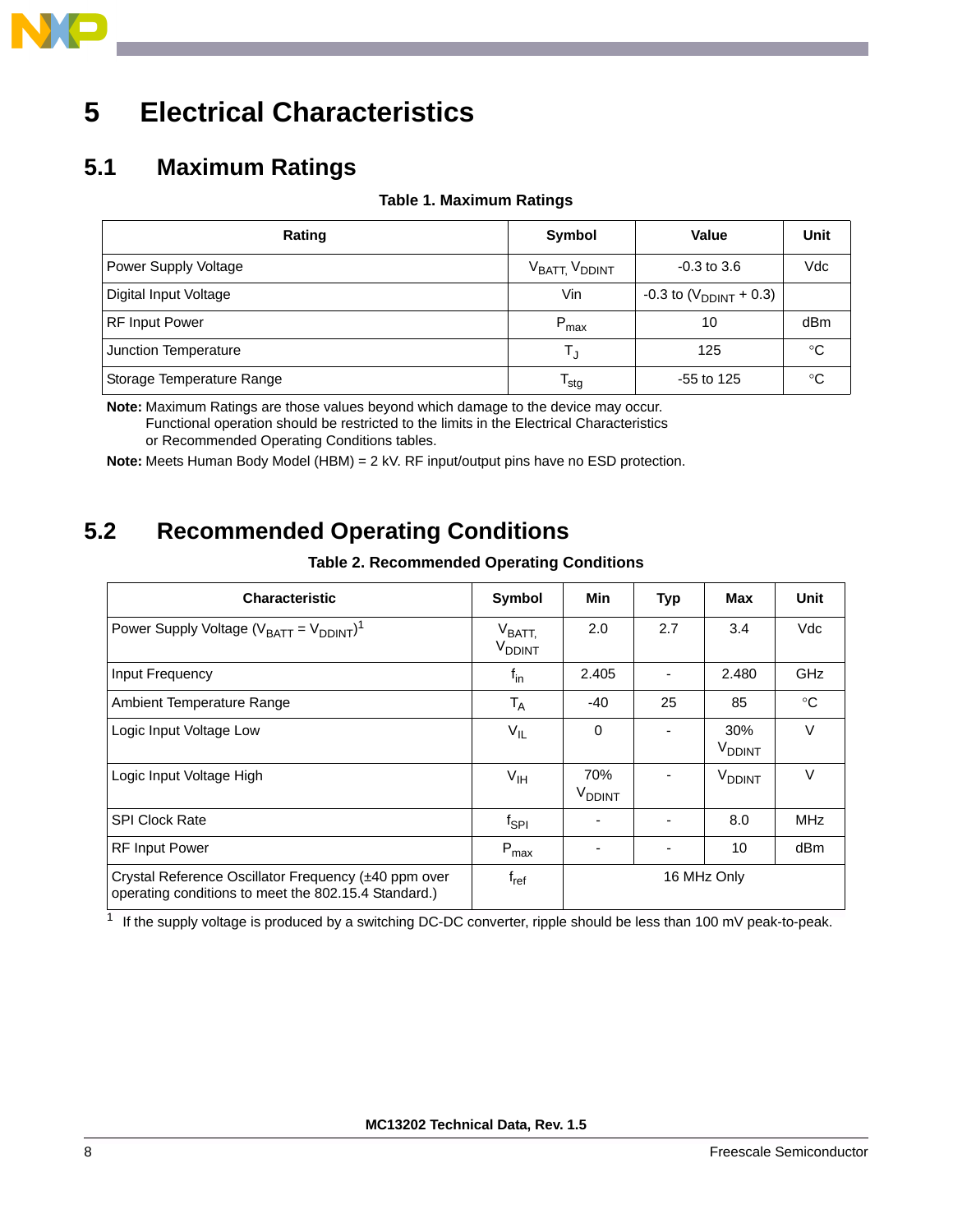

## <span id="page-11-1"></span>**5.3 DC Electrical Characteristics**

#### **Table 3. DC Electrical Characteristics**

( $V_{BATT}$ ,  $V_{DDINT}$  = 2.7 V, T<sub>A</sub> = 25 °C, unless otherwise noted)

| <b>Characteristic</b>                                                                                                                                                                                              | Symbol                                                 | Min                             | Typ                                 | Max                                  | Unit                             |
|--------------------------------------------------------------------------------------------------------------------------------------------------------------------------------------------------------------------|--------------------------------------------------------|---------------------------------|-------------------------------------|--------------------------------------|----------------------------------|
| Power Supply Current (V <sub>BATT</sub> + V <sub>DDINT</sub> )<br>Off <sup>1</sup><br>Hibernate <sup>1</sup><br>Doze (No CLKO) <sup>12</sup><br>Idle<br>Transmit Mode (0 dBm nominal output power)<br>Receive Mode | leakage<br>ICCH<br>ICCD<br>ICCI<br>ICCT<br><b>ICCR</b> |                                 | 0.2<br>1.0<br>35<br>500<br>30<br>37 | 1.0<br>6.0<br>102<br>800<br>35<br>42 | μA<br>μA<br>μA<br>μA<br>mA<br>mA |
| Input Current ( $V_{IN}$ = 0 V or $V_{DDINT}$ ) (All digital inputs)                                                                                                                                               | <sup>I</sup> IN                                        |                                 |                                     | ±1                                   | μA                               |
| Input Low Voltage (All digital inputs)                                                                                                                                                                             | $V_{IL}$                                               | $\Omega$                        |                                     | 30%<br>V <sub>DDINT</sub>            | V                                |
| Input High Voltage (all digital inputs)                                                                                                                                                                            | $V_{\text{IH}}$                                        | 70%<br>V <sub>DDINT</sub>       |                                     | <b>V</b> <sub>DDINT</sub>            | V                                |
| Output High Voltage (I <sub>OH</sub> = -1 mA) (All digital outputs)                                                                                                                                                | $V_{OH}$                                               | 80%<br><b>V<sub>DDINT</sub></b> |                                     | <b>V</b> <sub>DDINT</sub>            | V                                |
| Output Low Voltage ( $I_{OL}$ = 1 mA) (All digital outputs)                                                                                                                                                        | $V_{OL}$                                               | $\Omega$                        |                                     | 20%<br><b>V<sub>DDINT</sub></b>      | V                                |

<span id="page-11-0"></span>1 To attain specified low power current, all GPIO and other digital IO must be handled properly. See Section 8.3, "Low [Power Considerations".](#page-23-0)

<sup>2</sup> CLKO frequency at default value of 32.786 kHz.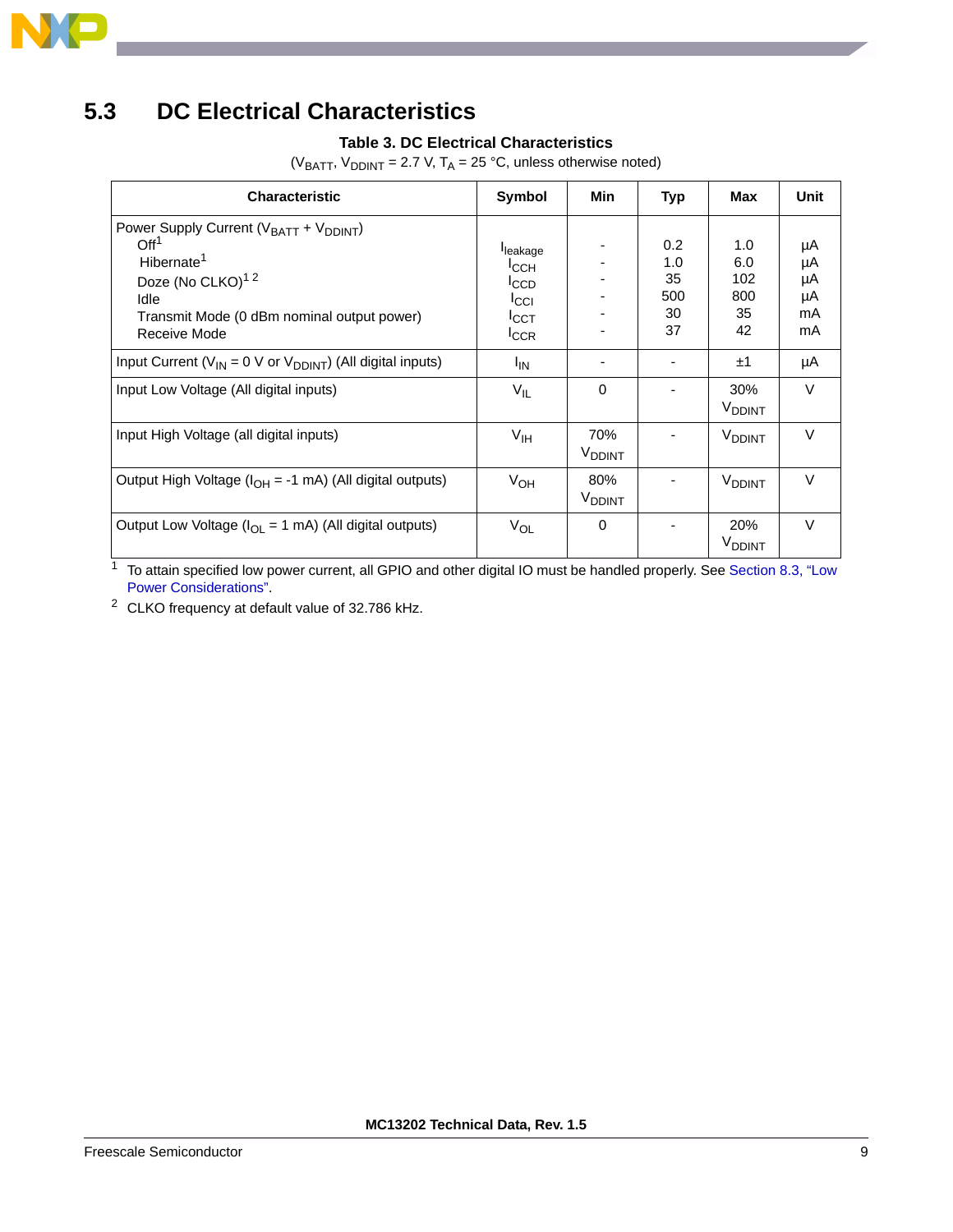

### **5.4 AC Electrical Characteristics**

#### **Table 4. Receiver AC Electrical Characteristics**

| <b>Characteristic</b>                                                                                                                                                                                           | <b>Symbol</b>       | Min | Typ                        | Max            | Unit                       |
|-----------------------------------------------------------------------------------------------------------------------------------------------------------------------------------------------------------------|---------------------|-----|----------------------------|----------------|----------------------------|
| Sensitivity for 1% Packet Error Rate (PER) (-40 to +85 °C)                                                                                                                                                      | SENS <sub>per</sub> |     | $-92$                      |                | dBm                        |
| Sensitivity for 1% Packet Error Rate (PER) (+25 °C)                                                                                                                                                             |                     |     | $-92$                      | $-87$          | dBm                        |
| Saturation (maximum input level)                                                                                                                                                                                | SENS <sub>max</sub> |     | 10                         | ٠              | dBm                        |
| Channel Rejection for dual port mode (1% PER and desired signal -82 dBm)<br>+5 MHz (adjacent channel)<br>-5 MHz (adjacent channel)<br>+10 MHz (alternate channel)<br>-10 MHz (alternate channel)<br>$>= 15 MHz$ |                     |     | 31<br>30<br>43<br>41<br>53 | $\overline{a}$ | dB<br>dB<br>dB<br>dB<br>dB |
| <b>Frequency Error Tolerance</b>                                                                                                                                                                                |                     |     | -                          | 200            | kHz                        |
| Symbol Rate Error Tolerance                                                                                                                                                                                     |                     |     |                            | 80             | ppm                        |

( $V_{BATT}$ ,  $V_{DDINT}$  = 2.7 V,  $T_A$  = 25 °C,  $f_{ref}$  = 16 MHz, unless otherwise noted.)

#### **Table 5. Transmitter AC Electrical Characteristics**

| <b>Characteristic</b>                                 | Symbol           | Min                      | Typ   | Max                      | Unit |
|-------------------------------------------------------|------------------|--------------------------|-------|--------------------------|------|
| Power Spectral Density (-40 to +85 °C) Absolute limit |                  |                          | $-47$ |                          | dBm  |
| Power Spectral Density (-40 to +85 °C) Relative limit |                  | $\overline{\phantom{0}}$ | 47    | $\overline{\phantom{0}}$ |      |
| Nominal Output Power <sup>1</sup>                     | $P_{\text{out}}$ | $-4$                     | $-1$  | 2                        | dBm  |
| Maximum Output Power <sup>2</sup>                     |                  |                          | 4     |                          | dBm  |
| Error Vector Magnitude                                | <b>EVM</b>       | $\blacksquare$           | 20    | 35                       | $\%$ |
| <b>Output Power Control Range</b>                     |                  | ٠                        | 30    |                          | dB   |
| Over the Air Data Rate                                |                  |                          | 250   |                          | kbps |
| 2nd Harmonic <sup>3</sup>                             |                  |                          | -48   |                          | dBc  |
| 3rd Harmonic <sup>3</sup>                             |                  |                          | $-70$ |                          | dBc  |

( $V_{BAT}$ ,  $V_{DDINT}$  = 2.7 V, T<sub>A</sub> = 25 °C,  $f_{ref}$  = 16 MHz, unless otherwise noted.)

<sup>1</sup> SPI Register 12 programmed to 0x00BC which sets output power to nominal (-1 dBm typical).

<sup>2</sup> SPI Register 12 programmed to 0x00FF which sets output power to maximum.

<span id="page-12-0"></span><sup>3</sup> Measured with output power set to nominal (0 dBm) and temperature  $@$  25 °C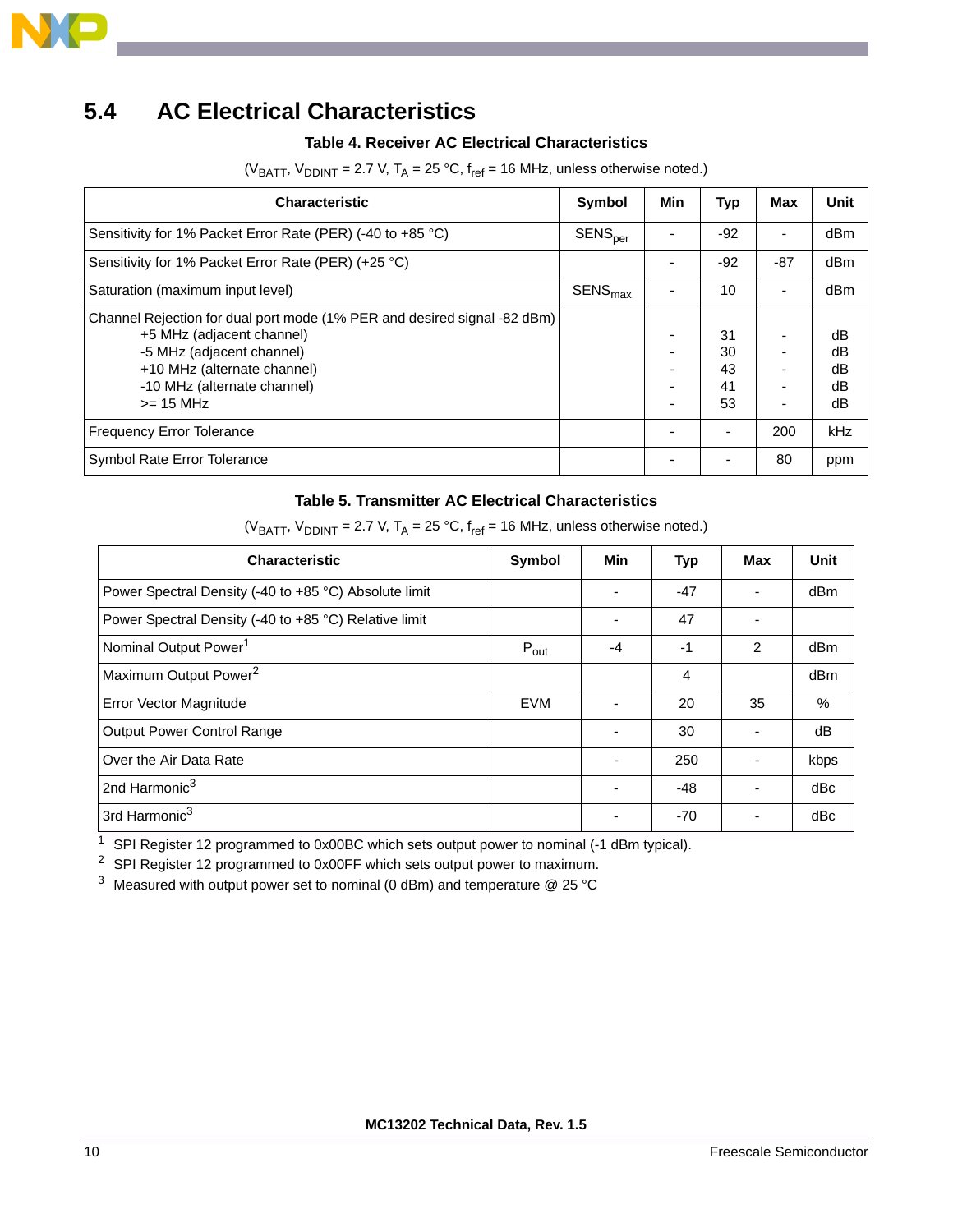

#### **Table 6. Digital Timing Specifications**

(VBATT, VDDINT = 2.7 V, TA =  $25^{\circ}$ C, frequency = 16 MHz, unless otherwise noted. SPI timing parameters are referenced to [Figure 8](#page-15-0).

<span id="page-13-1"></span>

| Symbol         | <b>Parameter</b>                                | Min | <b>Typ</b> | Max | Unit |
|----------------|-------------------------------------------------|-----|------------|-----|------|
| T <sub>0</sub> | <b>SPICLK</b> period                            | 125 |            |     | nS   |
| T <sub>1</sub> | Pulse width, SPICLK low                         | 50  |            |     | nS   |
| T <sub>2</sub> | Pulse width, SPICLK high                        | 50  |            |     | nS   |
| T3             | Delay time, MISO data valid from falling SPICLK |     | 15         |     | nS   |
| T4             | Setup time, CE low to rising SPICLK             |     | 15         |     | nS   |
| T <sub>5</sub> | Delay time, MISO valid from CE low              |     | 15         |     | nS   |
| T6             | Setup time, MOSI valid to rising SPICLK         |     | 15         |     | nS   |
| T7             | Hold time, MOSI valid from rising SPICLK        |     | 15         |     | nS   |
|                | RST minimum pulse width low (asserted)          | 250 |            |     | nS   |

[Figure 6](#page-13-0) shows an RF parameter evaluation circuit.



**Figure 6. RF Parametric Evaluation Circuit**

|  |  |  |  | Table 7. RF Port Impedance |
|--|--|--|--|----------------------------|
|--|--|--|--|----------------------------|

<span id="page-13-0"></span>

| <b>Characteristic</b>                                                                                       | Symbol | <b>Typ</b>                                        | Unit     |
|-------------------------------------------------------------------------------------------------------------|--------|---------------------------------------------------|----------|
| RFIN Pins for internal T/R switch configuration, TX mode<br>2.405 GHz<br>2.442 GHz<br>2.480 GHz             | Zin    | 16.1 - j126<br>$16.0 - j123$<br>$15.8 - j121$     | Ω        |
| RFIN Pins for internal or external T/R switch configuration, RX mode<br>2.405 GHz<br>2.442 GHz<br>2.480 GHz | Zin    | $14.4 - 77.2$<br>$14.5 - j74.8$<br>$14.6 - j72.5$ | $\Omega$ |
| PAO Pins for external T/R switch configuration, TX mode<br>2.405 GHz<br>2.442 GHz<br>2.480 GHz              | Zin    | $18.5 - j148$<br>$18.3 - j146$<br>$18.2 - j143$   | Ω        |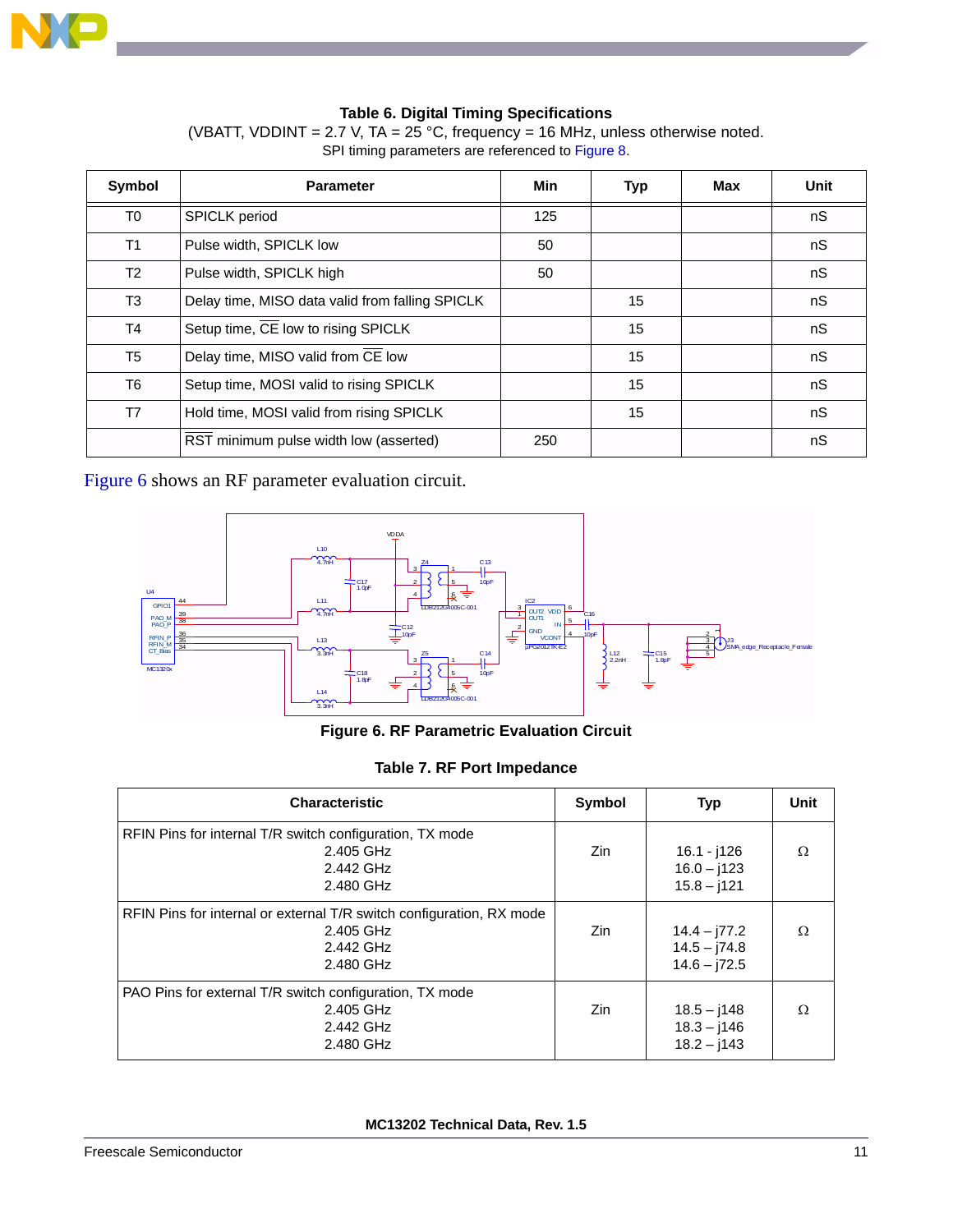

## <span id="page-14-0"></span>**6 Functional Description**

The following sections provide a detailed description of the MC13202 functionality including the operating modes and Serial Peripheral Interface (SPI).

### **6.1 MC13202 Operational Modes**

The MC13202 has a number of operational modes that allow for low-current operation. Transition from the Off to Idle mode occurs when RST is negated. Once in Idle, the SPI is active and is used to control the IC. Transition to Hibernate and Doze modes is enabled via the SPI. These modes are summarized, along with the transition times, in [Table 8.](#page-14-1) Current drain in the various modes is listed in [Table 3](#page-11-1), DC Electrical Characteristics.

<span id="page-14-1"></span>

| Mode      | <b>Definition</b>                                                                                                                                                                                                                                       | <b>Transition Time</b><br>To or From Idle |
|-----------|---------------------------------------------------------------------------------------------------------------------------------------------------------------------------------------------------------------------------------------------------------|-------------------------------------------|
| Off       | All IC functions Off, Leakage only. RST asserted. Digital outputs are tri-stated<br>including IRQ                                                                                                                                                       | 10 - $25$ ms to Idle                      |
| Hibernate | Crystal Reference Oscillator Off. (SPI not functional.) IC Responds to ATTN. Data is<br>retained.                                                                                                                                                       | l 7 - 20 ms to Idle                       |
| Doze      | Crystal Reference Oscillator On but CLKO output available only if Register 7, Bit $9 =$<br>1 for frequencies of 1 MHz or less. (SPI not functional.) Responds to ATTN and can<br>be programmed to enter Idle Mode through an internal timer comparator. | $(300 + 1/CLKO)$ us to Idle               |
| Idle      | Crystal Reference Oscillator On with CLKO output available. SPI active.                                                                                                                                                                                 |                                           |
| Receive   | Crystal Reference Oscillator On. Receiver On.                                                                                                                                                                                                           | 144 µs from Idle                          |
| Transmit  | Crystal Reference Oscillator On. Transmitter On.                                                                                                                                                                                                        | 144 µs from Idle                          |

**Table 8. MC13202 Mode Definitions and Transition Times**

## **6.2 Serial Peripheral Interface (SPI)**

The host microcontroller directs the MC13202, checks its status, and reads/writes data to the device through the 4-wire SPI port. The transceiver operates as a SPI slave device only. A transaction between the host and the MC13202 occurs as multiple 8-bit bursts on the SPI. The SPI signals are:

- 1. Chip Enable ( $\overline{CE}$ ) A transaction on the SPI port is framed by the active low  $\overline{CE}$  input signal. A transaction is a minimum of 3 SPI bursts and can extend to a greater number of bursts.
- 2. SPI Clock (SPICLK) The host drives the SPICLK input to the MC13202. Data is clocked into the master or slave on the leading (rising) edge of the return-to-zero SPICLK and data out changes state on the trailing (falling) edge of SPICLK.

#### **NOTE**

For Freescale microcontrollers, the SPI clock format is the clock phase control bit CPHA = 0 and the clock polarity control bit CPOL = 0.

- 3. Master Out/Slave In (MOSI) Incoming data from the host is presented on the MOSI input.
- 4. Master In/Slave Out (MISO) The MC13202 presents data to the master on the MISO output.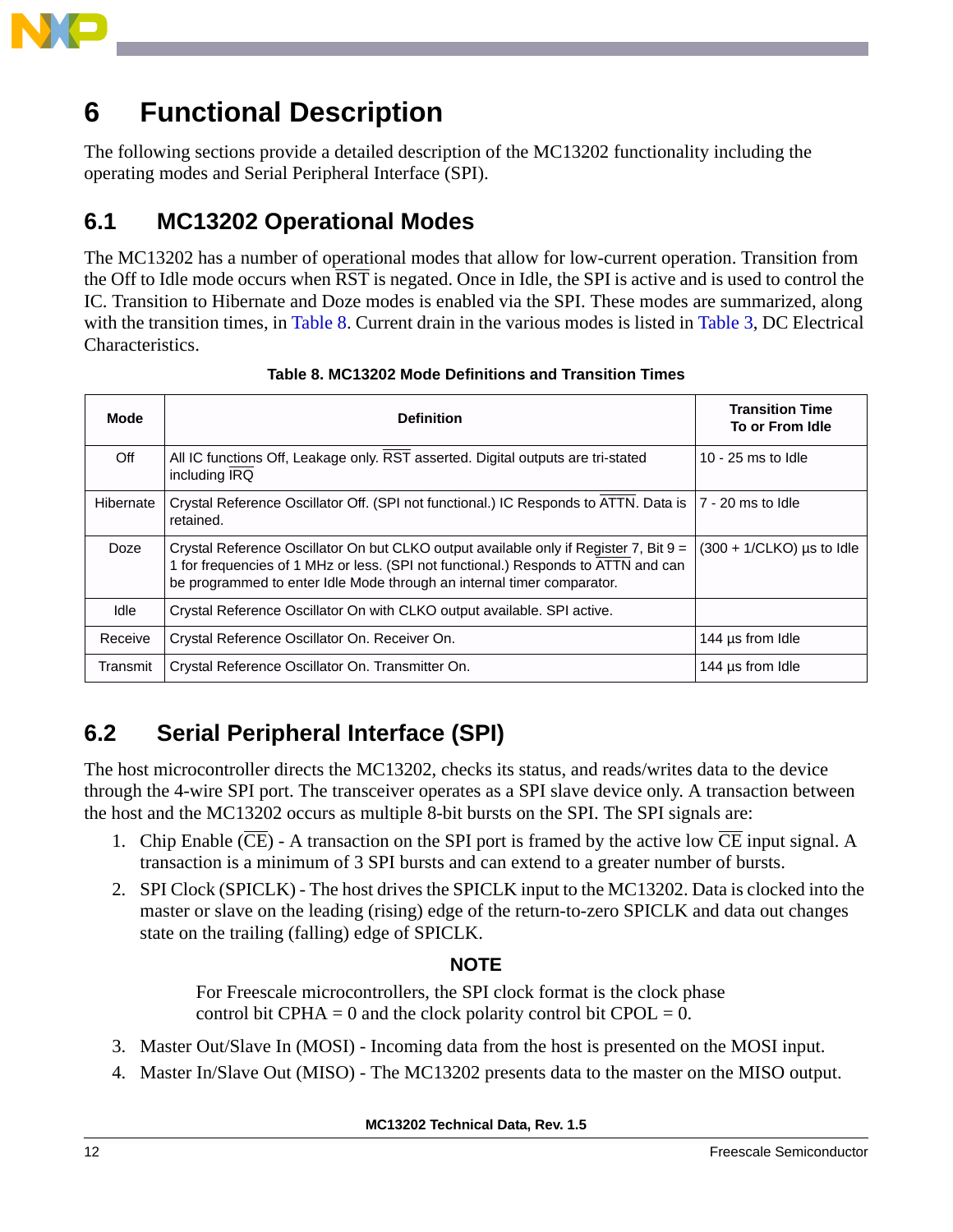

A typical interconnection to a microcontroller is shown in [Figure 7](#page-15-1).



**Figure 7. SPI Interface**

<span id="page-15-1"></span>Although the SPI port is fully static, internal memory, timer and interrupt arbiters require an internal clock  $(CLK<sub>core</sub>)$ , derived from the crystal reference oscillator, to communicate from the SPI registers to internal registers and memory.

#### **6.2.1 SPI Burst Operation**

The SPI port of an MCU transfers data in bursts of 8 bits with most significant bit (MSB) first. The master (MCU) can send a byte to the slave (transceiver) on the MOSI line and the slave can send a byte to the master on the MISO line. Although an MC13202 transaction is three or more SPI bursts long, the timing of a single SPI burst is shown in [Figure 8](#page-15-0).



<span id="page-15-0"></span>SPI digital timing specifications are shown in [Table 6.](#page-13-1)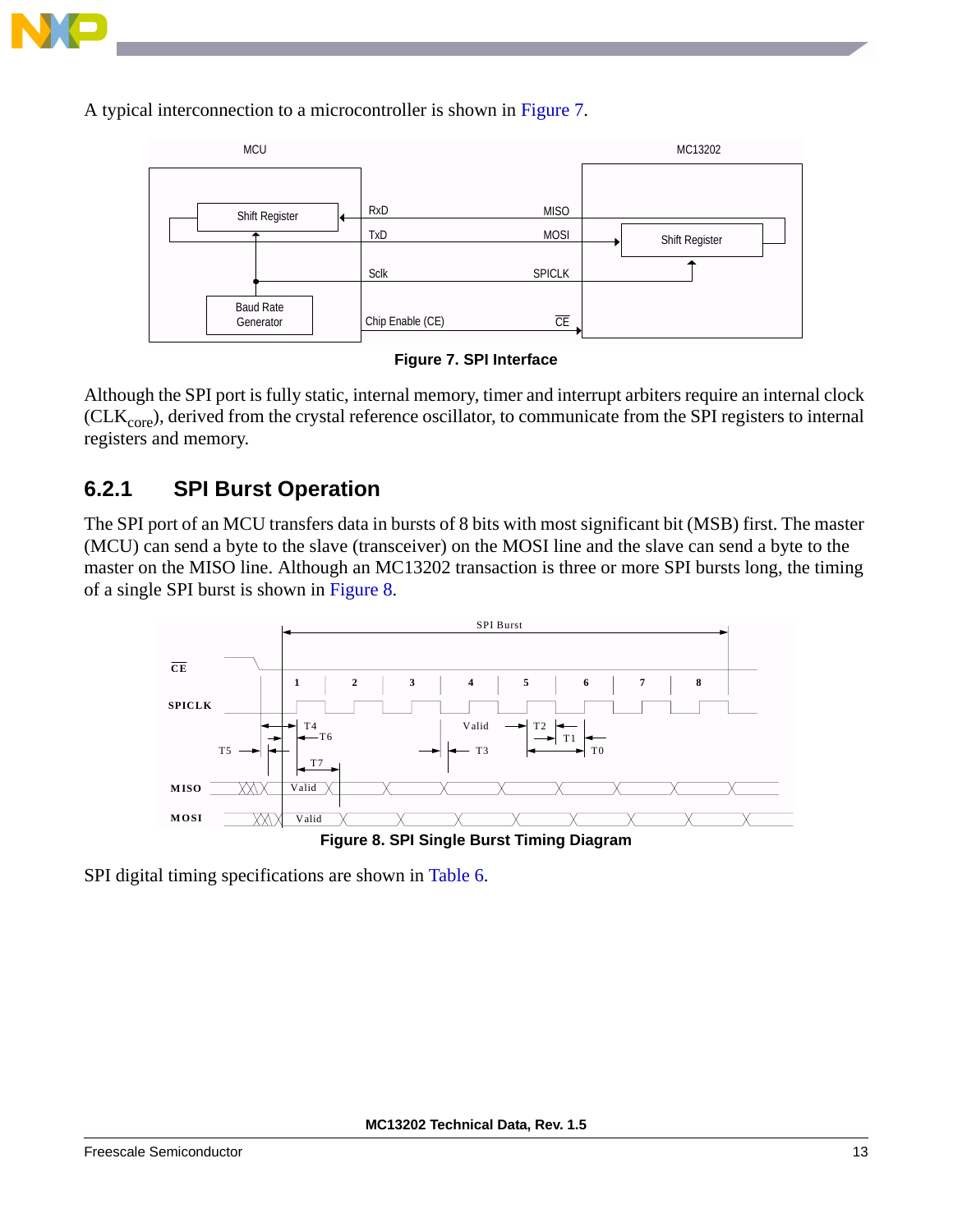

#### **6.2.2 SPI Transaction Operation**

Although the SPI port of an MCU transfers data in bursts of 8 bits, the MC13202 requires that a complete SPI transaction be framed by  $\overline{\text{CE}}$ , and there will be three (3) or more bursts per transaction. The assertion of CE to low signals the start of a transaction. The first SPI burst is a write of an 8-bit header to the transceiver (MOSI is valid) that defines a 6-bit address of the internal resource being accessed and identifies the access as being a read or write operation. In this context, a write is data written to the MC13202 and a read is data written to the SPI master. The following SPI bursts will be either the write data (MOSI is valid) to the transceiver or read data from the transceiver (MISO is valid).

Although the SPI bus is capable of sending data simultaneously between master and slave, the MC13202 never uses this mode. The number of data bytes (payload) will be a minimum of 2 bytes and can extend to a larger number depending on the type of access. The number of payload bytes sent will always be an even integer. After the final SPI burst,  $\overline{\text{CE}}$  is negated to high to signal the end of the transaction. Refer to the *MC13202 Reference Manual*, (MC13202RM) for more details on SPI registers and transaction types.



<span id="page-16-0"></span>An example SPI read transaction with a 2-byte payload is shown in [Figure 9](#page-16-0).

**Figure 9. SPI Read Transaction Diagram**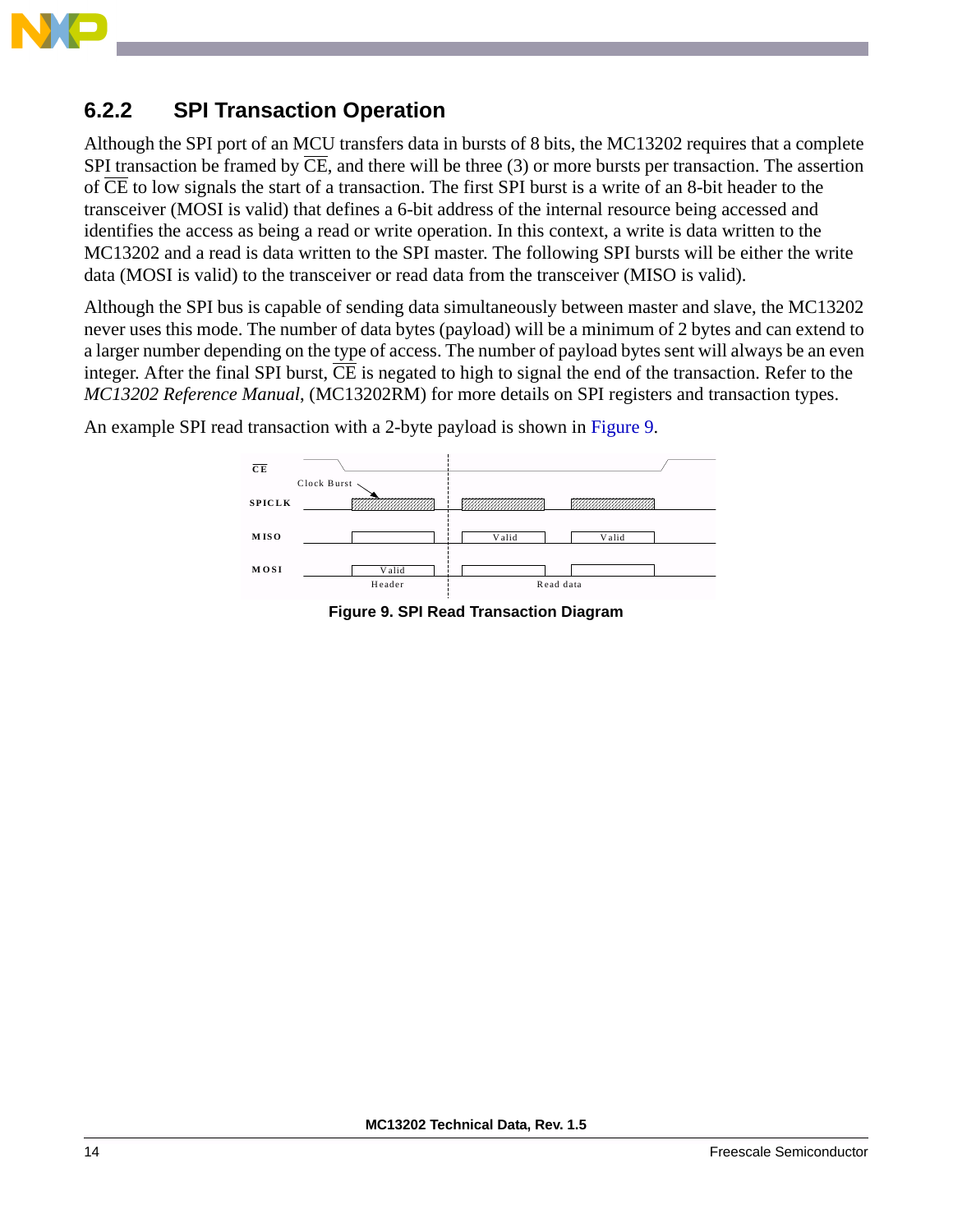

## <span id="page-17-0"></span>**7 Pin Connections**

| Pin#            | <b>Pin Name</b>         | <b>Type</b>           | <b>Description</b>                                                                                                                                                                               | <b>Functionality</b>                                                                                                                                                                                      |
|-----------------|-------------------------|-----------------------|--------------------------------------------------------------------------------------------------------------------------------------------------------------------------------------------------|-----------------------------------------------------------------------------------------------------------------------------------------------------------------------------------------------------------|
| 1               | RFIN_M                  | RF Input              | RF input/output negative.                                                                                                                                                                        | When used with internal T/R switch, this is<br>a bi-directional RF port for the internal LNA<br>and PA                                                                                                    |
| $\overline{2}$  | RFIN_P                  | RF Input              | RF input/output positive.                                                                                                                                                                        | When used with internal T/R switch, this is<br>a bi-directional RF port for the internal LNA<br>and PA                                                                                                    |
| 3               | CT_Bias                 | Control voltage       | Bias voltage/control signal for external<br>RF components                                                                                                                                        | When used with internal T/R switch,<br>provides RX ground reference and TX<br>VDDA reference for use with external<br>balun. Can also be used as a control signal<br>for external LNA, PA, or T/R switch. |
| 4               | <b>NC</b>               |                       | Tie to Ground.                                                                                                                                                                                   |                                                                                                                                                                                                           |
| 5               | PAO_P                   |                       | RF Output /DC Input   RF Power Amplifier Output Positive.                                                                                                                                        | Open drain. Connect to VDDA through a<br>bias network when used with an external<br>balun. Not used when internal T/R switch is<br>used.                                                                  |
| 6               | PAO_M                   |                       | RF Output/DC Input   RF Power Amplifier Output Negative.                                                                                                                                         | Open drain. Connect to VDDA through a<br>bias network when used with an external<br>balun. Not used when internal T/R switch is<br>used.                                                                  |
| $\overline{7}$  | <b>SM</b>               | Input                 | Test mode pin.                                                                                                                                                                                   | Must be grounded for normal operation.                                                                                                                                                                    |
| 8               | GPIO4 <sup>1</sup>      | Digital Input/ Output | General Purpose Input/Output 4.                                                                                                                                                                  | See Footnote 1                                                                                                                                                                                            |
| 9               | GPIO3 <sup>1</sup>      | Digital Input/ Output | General Purpose Input/Output 3.                                                                                                                                                                  | See Footnote 1                                                                                                                                                                                            |
| 10              | GPIO2 <sup>1</sup>      | Digital Input/ Output | General Purpose Input/Output 2.<br>When $gpio\_alt_en$ , Register 9, Bit $7 =$<br>1, GPIO2 functions as a "CRC Valid"<br>indicator.                                                              | See Footnote 1                                                                                                                                                                                            |
| 11              | GPIO1 <sup>1</sup>      | Digital Input/Output  | General Purpose Input/Output 1.<br>When $gpio\_alt_en$ , Register 9, Bit $7 =$<br>1, GPIO1 functions as an "Out of Idle"<br>indicator.                                                           | See Footnote 1                                                                                                                                                                                            |
| 12 <sup>2</sup> | $\overline{\text{RST}}$ | Digital Input         | Active Low Reset. While held low, the<br>IC is in Off Mode and all internal<br>information is lost from RAM and SPI<br>registers. When high, IC goes to IDLE<br>Mode, with SPI in default state. |                                                                                                                                                                                                           |

#### **Table 8. Pin Function Description**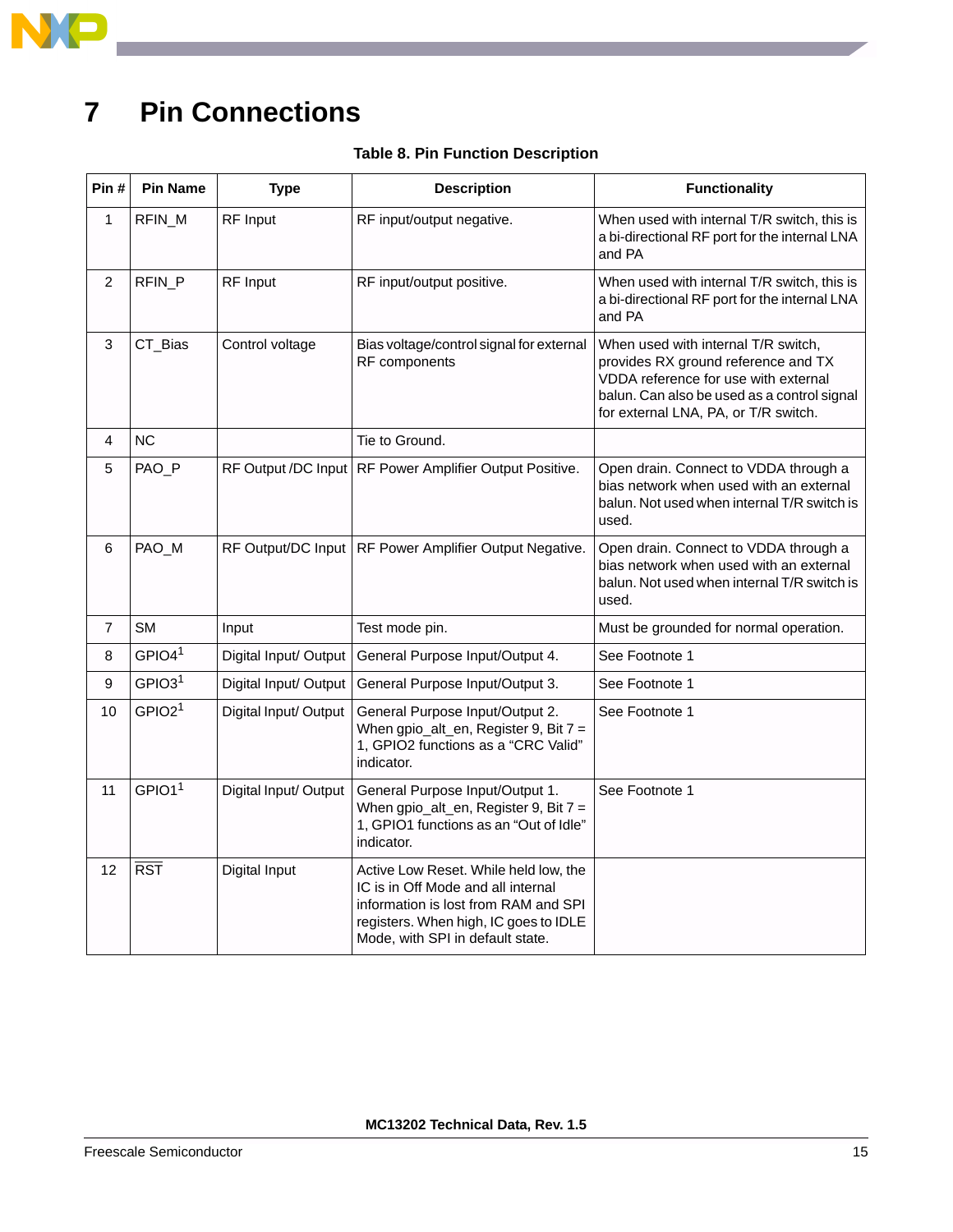

| Pin# | <b>Pin Name</b>         | <b>Type</b>           | <b>Description</b>                                                                                                                                                                                                                                                                                                       | <b>Functionality</b>                                                                                                                                                                   |
|------|-------------------------|-----------------------|--------------------------------------------------------------------------------------------------------------------------------------------------------------------------------------------------------------------------------------------------------------------------------------------------------------------------|----------------------------------------------------------------------------------------------------------------------------------------------------------------------------------------|
| 13   | RXTXEN <sup>2</sup>     | Digital Input         | Active High. Low to high transition<br>initiates RX or TX sequence<br>depending on SPI setting. Should be<br>taken high after SPI programming to<br>start RX or TX sequence and should<br>be held high through the sequence.<br>After sequence is complete, return<br>RXTXEN to low. When held low,<br>forces Idle Mode. | See Footnote 2                                                                                                                                                                         |
| 14   | $\overline{ATTN}^2$     | Digital Input         | Active Low Attention. Transitions IC<br>from either Hibernate or Doze Modes<br>to Idle.                                                                                                                                                                                                                                  | See Footnote 2                                                                                                                                                                         |
| 15   | <b>CLKO</b>             | <b>Digital Output</b> | Clock output to host MCU.<br>Programmable frequencies of:<br>16 MHz, 8 MHz, 4 MHz, 2 MHz, 1<br>MHz, 62.5 kHz, 32.786+ kHz<br>(default),<br>and 16.393+ kHz.                                                                                                                                                              |                                                                                                                                                                                        |
| 16   | SPICLK <sup>2</sup>     | Digital Clock Input   | External clock input for the SPI<br>interface.                                                                                                                                                                                                                                                                           | See Footnote 2                                                                                                                                                                         |
| 17   | MOSI <sup>2</sup>       | Digital Input         | Master Out/Slave In. Dedicated SPI<br>data input.                                                                                                                                                                                                                                                                        | See Footnote 2                                                                                                                                                                         |
| 18   | MISO <sup>3</sup>       | <b>Digital Output</b> | Master In/Slave Out. Dedicated SPI<br>data output.                                                                                                                                                                                                                                                                       | See Footnote 3                                                                                                                                                                         |
| 19   | $\overline{CE}^2$       | Digital Input         | Active Low Chip Enable. Enables SPI<br>transfers.                                                                                                                                                                                                                                                                        | See Footnote 2                                                                                                                                                                         |
| 20   | $\overline{\text{IRQ}}$ | <b>Digital Output</b> | Active Low Interrupt Request.                                                                                                                                                                                                                                                                                            | Open drain device.<br>Programmable 40 k $\Omega$ internal pull-up.<br>Interrupt can be serviced every 6 µs with<br><20 pF load.<br>Optional external pull-up must be $>4$ k $\Omega$ . |
| 21   | <b>VDDD</b>             | Power Output          | Digital regulated supply bypass.                                                                                                                                                                                                                                                                                         | Decouple to ground.                                                                                                                                                                    |
| 22   | <b>VDDINT</b>           | Power Input           | Digital interface supply & digital<br>regulator input. Connect to Battery.                                                                                                                                                                                                                                               | 2.0 to 3.4 V. Decouple to ground.                                                                                                                                                      |
| 23   | GPIO5 <sup>1</sup>      | Digital Input/Output  | General Purpose Input/Output 5.                                                                                                                                                                                                                                                                                          | See Footnote 1                                                                                                                                                                         |
| 24   | GPIO6 <sup>1</sup>      | Digital Input/Output  | General Purpose Input/Output 6.                                                                                                                                                                                                                                                                                          | See Footnote 1                                                                                                                                                                         |
| 25   | GPIO7 <sup>1</sup>      | Digital Input/Output  | General Purpose Input/Output 7.                                                                                                                                                                                                                                                                                          | See Footnote 1                                                                                                                                                                         |
| 26   | XTAL1                   | Input                 | Crystal Reference oscillator input.                                                                                                                                                                                                                                                                                      | Connect to 16 MHz crystal and load<br>capacitor.                                                                                                                                       |

|  | Table 8. Pin Function Description (continued) |
|--|-----------------------------------------------|
|  |                                               |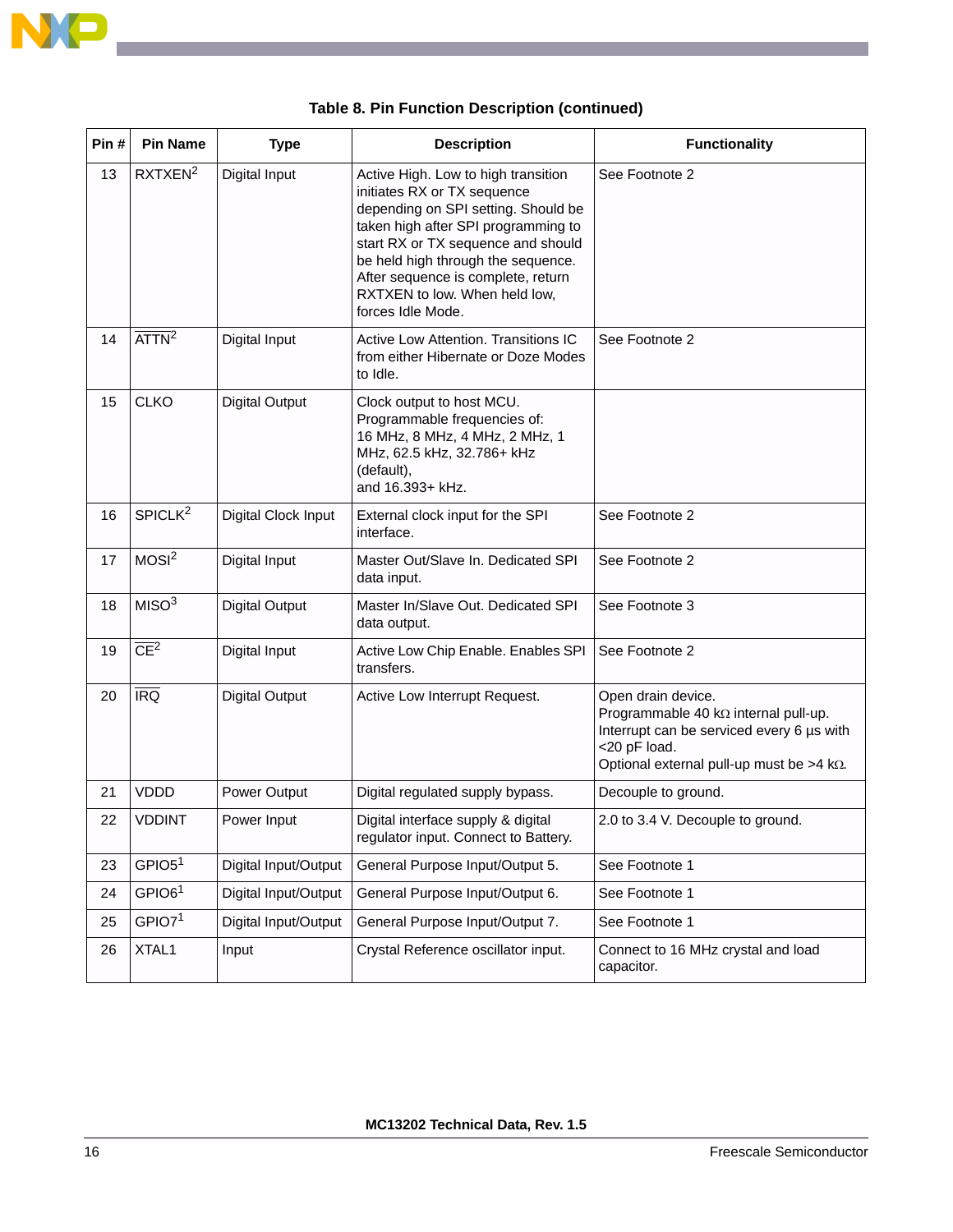

| Pin#      | <b>Pin Name</b>   | <b>Type</b>  | <b>Description</b>                                                                                                                                                                                                           | <b>Functionality</b>                                                               |
|-----------|-------------------|--------------|------------------------------------------------------------------------------------------------------------------------------------------------------------------------------------------------------------------------------|------------------------------------------------------------------------------------|
| 27        | XTAL <sub>2</sub> | Input/Output | Crystal Reference oscillator output<br>Note: Do not load this pin by using it<br>as a 16 MHz source. Measure<br>16 MHz output at Pin 15,<br>CLKO, programmed for 16<br>MHz. See the MC13202<br>Reference Manual for details. | Connect to 16 MHz crystal and load<br>capacitor.                                   |
| 28        | VDDI 02           | Power Input  | LO2 VDD supply. Connect to VDDA<br>externally.                                                                                                                                                                               |                                                                                    |
| 29        | VDDI 01           | Power Input  | LO1 VDD supply. Connect to VDDA<br>externally.                                                                                                                                                                               |                                                                                    |
| 30        | <b>VDDVCO</b>     | Power Output | VCO regulated supply bypass.                                                                                                                                                                                                 | Decouple to ground.                                                                |
| 31        | VBATT             | Power Input  | Analog voltage regulators Input.<br>Connect to Battery.                                                                                                                                                                      | Decouple to ground.                                                                |
| 32        | <b>VDDA</b>       | Power Output | Analog regulated supply Output.<br>Connect to directly VDDLO1 and<br>VDDLO2 externally and to PAO±<br>through a bias network.<br>Note: Do not use this pin to supply<br>circuitry external to the chip.                      | Decouple to ground. Only active high when<br>CCA, RX, or TX sequences in progress. |
| <b>EP</b> | Ground            |              | External paddle / flag ground.                                                                                                                                                                                               | Connect to ground.                                                                 |

|  |  | Table 8. Pin Function Description (continued) |  |
|--|--|-----------------------------------------------|--|
|  |  |                                               |  |

<span id="page-19-0"></span> $1$  The transceiver GPIO pins default to inputs at reset. There are no programmable pullups on these pins. Unused GPIO pins should be tied to ground if left as inputs, or if left unconnected, they should be programmed as outputs set to the low state.

<span id="page-19-1"></span><sup>2</sup> During low power modes, input must remain driven by MCU.

 $3$  By default MISO is tri-stated when  $\overline{\text{CE}}$  is negated. For low power operation, miso\_hiz\_en (Bit 11, Register 07) should be set to zero so that MISO is driven low when CE is negated.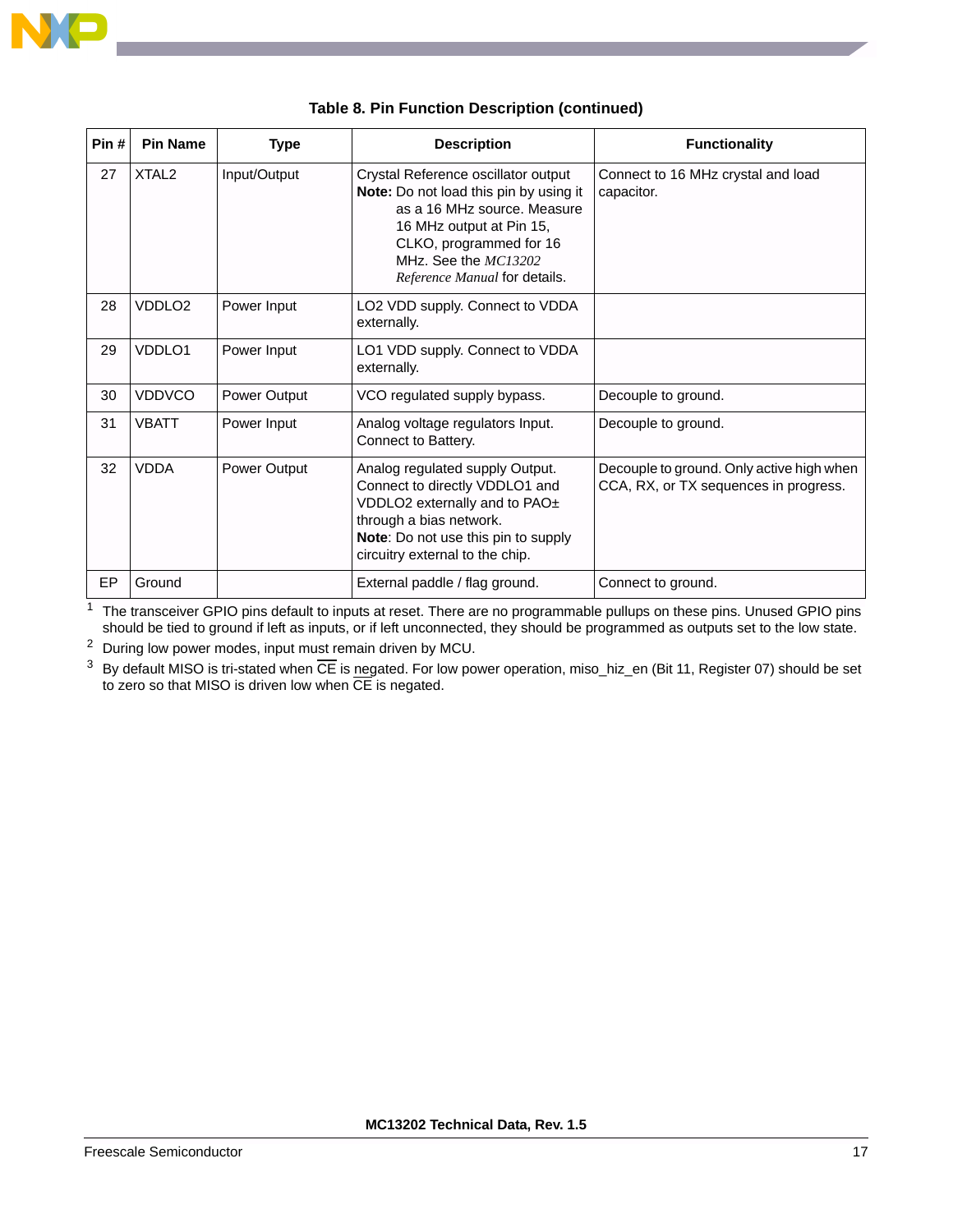



**Figure 10. Pin Connections (Top View)**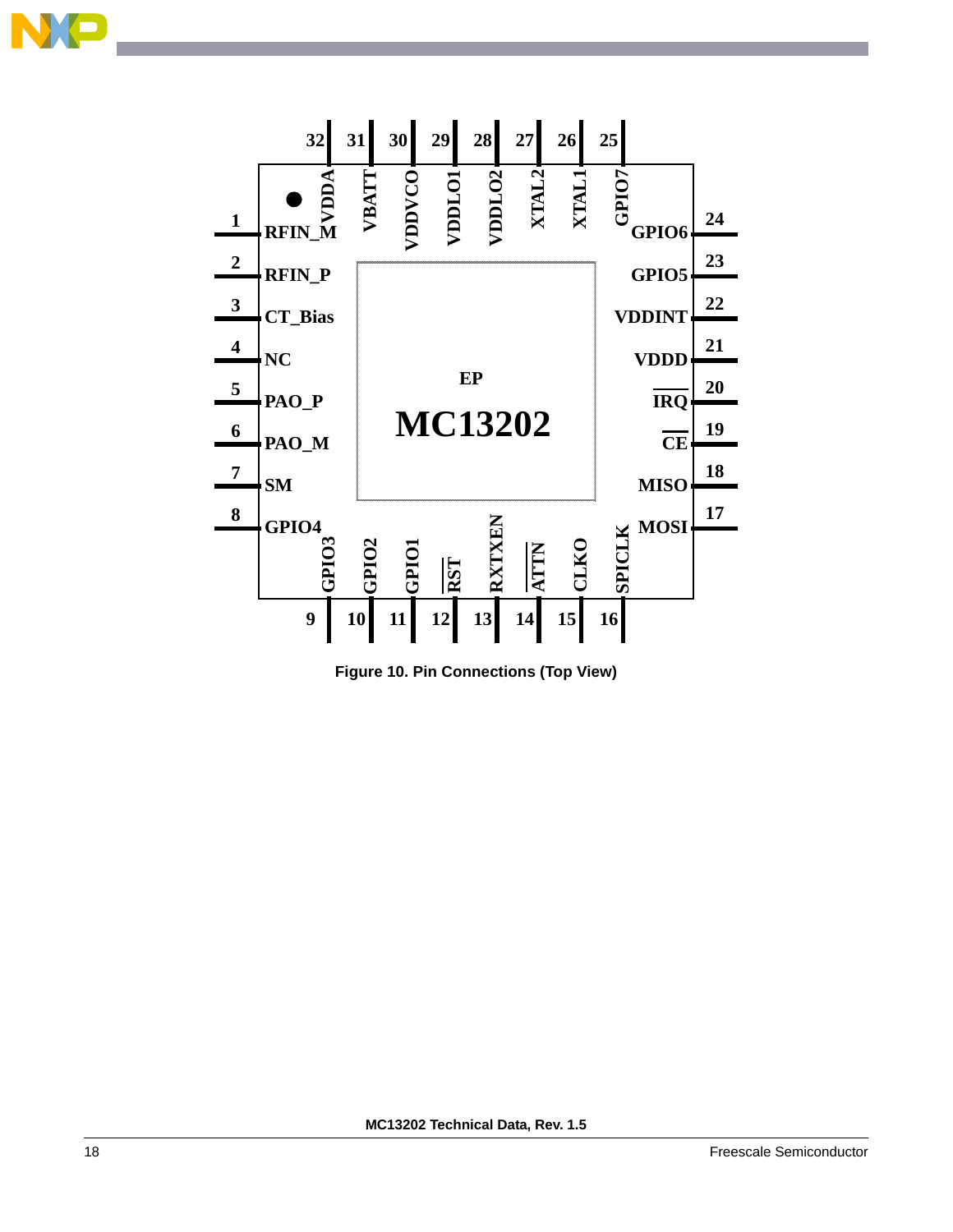

## <span id="page-21-0"></span>**8 Crystal Oscillator Reference Frequency**

This section provides application specific information regarding crystal oscillator reference design and recommended crystal usage.

## **8.1 Crystal Oscillator Design Considerations**

The 802.15.4 Standard requires that several frequency tolerances be kept within  $\pm$  40 ppm accuracy. This means that a total offset up to 80 ppm between transmitter and receiver will still result in acceptable performance. The MC13202 transceiver provides onboard crystal trim capacitors to assist in meeting this performance.

The primary determining factor in meeting this specification is the tolerance of the crystal oscillator reference frequency. A number of factors can contribute to this tolerance and a crystal specification will quantify each of them:

- 1. The initial (or make) tolerance of the crystal resonant frequency itself.
- 2. The variation of the crystal resonant frequency with temperature.
- 3. The variation of the crystal resonant frequency with time, also commonly known as aging.
- 4. The variation of the crystal resonant frequency with load capacitance, also commonly known as pulling. This is affected by:
	- a) The external load capacitor values initial tolerance and variation with temperature.
	- b) The internal trim capacitor values initial tolerance and variation with temperature.
	- c) Stray capacitance on the crystal pin nodes including stray on-chip capacitance, stray package capacitance and stray board capacitance; and its initial tolerance and variation with temperature.
- 5. Whether or not a frequency trim step will be performed in production

Freescale requires the use of a 16 MHz crystal with a <9 pF load capacitance. The MC13202 does not contain a reference divider, so 16 MHz is the only frequency that can be used. A crystal requiring higher load capacitance is prohibited because a higher load on the amplifier circuit may compromise its performance. The crystal manufacturer defines the load capacitance as that total external capacitance seen across the two terminals of the crystal. The oscillator amplifier configuration used in the MC13202 requires two balanced load capacitors from each terminal of the crystal to ground. As such, the capacitors are seen to be in series by the crystal, so each must be  $\langle 18 \text{ pF} \rangle$  for proper loading.

In the [Figure 11](#page-22-0) crystal reference schematic, the external load capacitors are shown as 6.8 pF each, used in conjunction with a crystal that requires an 8 pF load capacitance. The default internal trim capacitor value (2.4 pF) and stray capacitance total value (6.8 pF) sum up to 9.2 pF giving a total of 16 pF. The value for the stray capacitance was determined empirically assuming the default internal trim capacitor value and for a specific board layout. A different board layout may require a different external load capacitor value. The on-chip trim capability may be used to determine the closest standard value by adjusting the trim value via the SPI and observing the frequency at CLKO. Each internal trim load capacitor has a trim range of approximately 5 pF in 20 fF steps.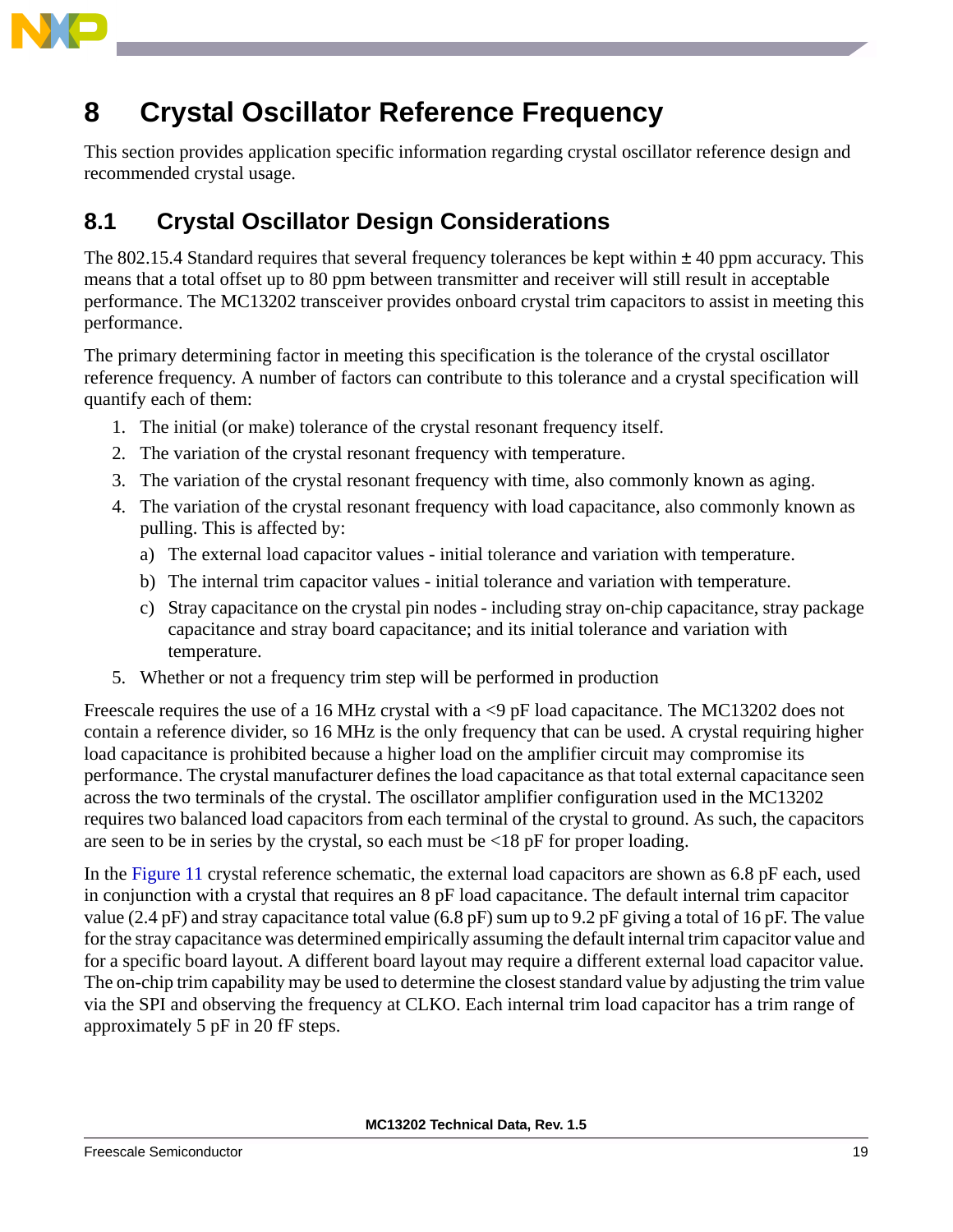



<span id="page-22-0"></span>Initial tolerance for the internal trim capacitance is approximately  $\pm 15\%$ .

Since the MC13202 contains an on-chip reference frequency trim capability, it is possible to trim out virtually all of the initial tolerance factors and put the frequency within 0.12 ppm on a board-by-board basis. Individual trimming of each board in a production environment allows use of the lowest cost crystal, but requires that each board go through a trimming procedure. This step can be avoided by using/specifying a crystal with a tighter stability tolerance, but the crystal will be slightly higher in cost.

A tolerance analysis budget may be created using all the previously stated factors. It is an engineering judgment whether the worst case tolerance will assume that all factors will vary in the same direction or if the various factors can be statistically rationalized using RSS (Root-Sum-Square) analysis. The aging factor is usually specified in ppm/year and the product designer can determine how many years are to be assumed for the product lifetime. Taking all of the factors into account, the product designer can determine the needed specifications for the crystal and external load capacitors to meet the 802.15.4 Standard.

### **8.2 Crystal Requirements**

The suggested crystal specification for the MC13202 is shown in [Table 9.](#page-22-1) A number of the stated parameters are related to desired package, desired temperature range and use of crystal capacitive load trimming. For more design details and suggested crystals, see application note *AN3251, Reference Oscillator Crystal Requirements for MC1319x, MC1320x, MC1321x and MC1322x*.

<span id="page-22-1"></span>

| <b>Parameter</b>                                     | Value     | Unit       | <b>Condition</b>               |
|------------------------------------------------------|-----------|------------|--------------------------------|
| Frequency                                            | 16.000000 | <b>MHz</b> |                                |
| Frequency tolerance (cut tolerance) <sup>2</sup>     | ±10       | ppm        | at 25 $\degree$ C              |
| Frequency stability (temperature drift) <sup>3</sup> | ± 15      | ppm        | Over desired temperature range |
| Aging <sup>4</sup>                                   | ± 2       | ppm        | max                            |
| Equivalent series resistance <sup>5</sup>            | 43        | Ω          | max                            |
| Load capacitance <sup>6</sup>                        | $5 - 9$   | рF         |                                |
| Shunt capacitance                                    | $\leq$    | pF         | max                            |
| Mode of oscillation                                  |           |            | fundamental                    |

**Table 9. MC13202 Crystal Specifications<sup>1</sup>**

User must be sure manufacturer specifications apply to the desired package.

 $2$  A wider frequency tolerance may acceptable if application uses trimming at production final test.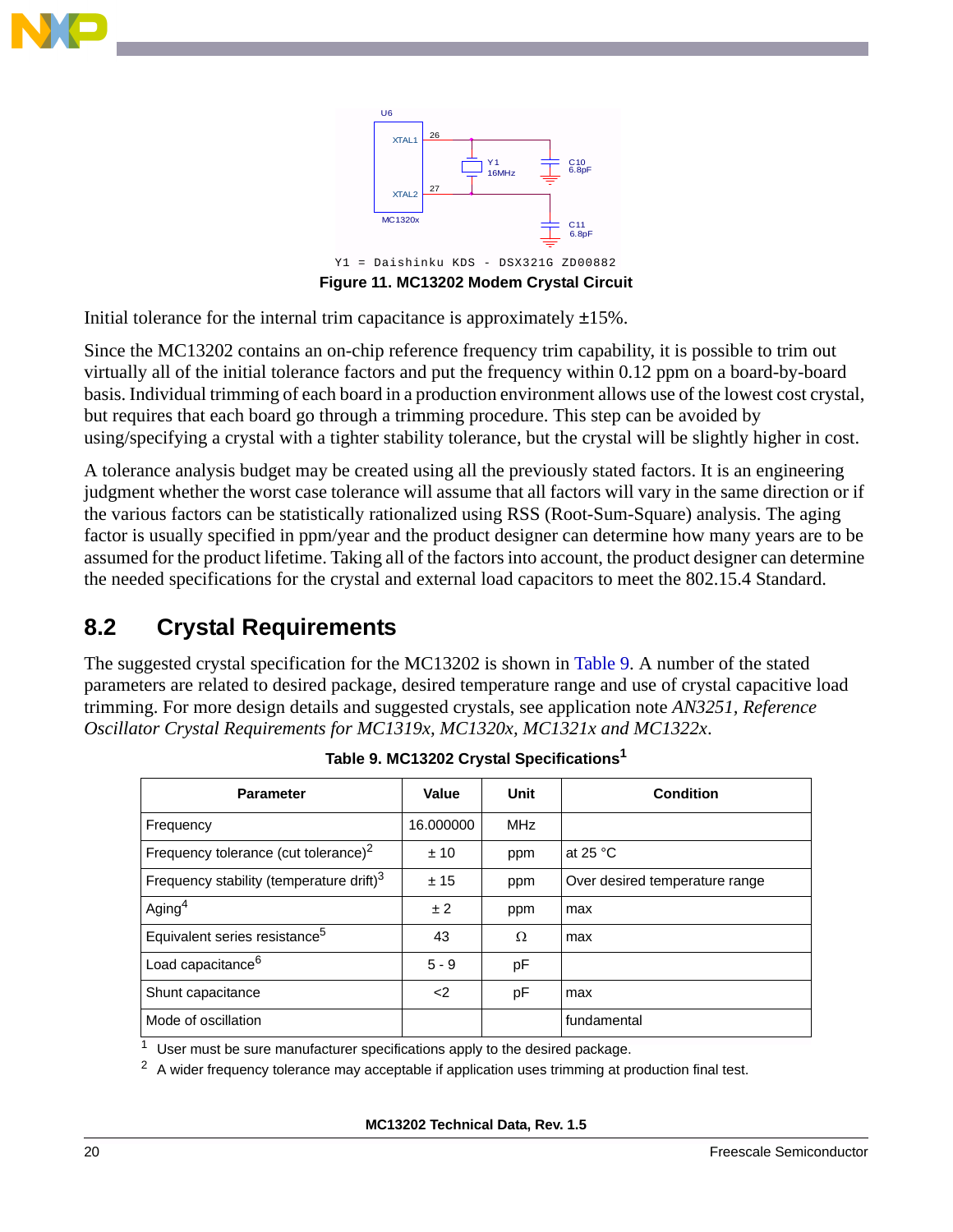

- $3\,$  A wider frequency stability may be acceptable if application uses trimming at production final test.
- <sup>4</sup> A wider aging tolerance may be acceptable if application uses trimming at production final test.
- <sup>5</sup> Higher ESR may be acceptable with lower load capacitance.
- <sup>6</sup> Lower load capacitance can allow higher ESR and is better for low temperature operation in Doze mode.

#### <span id="page-23-0"></span>**8.3 Low Power Considerations**

• Program and use the modem IO pins properly for low power operation

— All unused modem GPIOx signals must be used one of 2 ways:

- If the Off mode is to be used as a long term low power mode, unused GPIO should be tied to ground. The default GPIO mode is an input and there will be no conflict.
- If only Hibernate and/or Doze modes are used as long term low power modes, the GPIO should programmed as outputs in the low state.
- When modem GPIO are used as outputs:
	- Pullup resistors should be provided (can be provided by the MCU IO pin if tied to the MCU) if the modem Off condition is to be used as a long term low power mode.
	- During Hibernate and/or Doze modes, the GPIO will retain its programmed output state.
- If the modem GPIO is used as an input, the GPIO should be driven by its source during all low power modes or a pullup resistor should be provided.
- Digital outputs  $\overline{IRQ}$ , MISO, and CLKO:
	- MISO is always an output. During Hibernate, Doze, and active modes, the default condition is for the MISO output to go to tristate when  $\overline{CE}$  is de-asserted, and this can cause a problem with the MCU because one of its inputs can float. Program Control\_B Register 07, Bit 11, miso hiz  $en = 0$  so that MISO is driven low when CE is de-asserted. As a result, MISO will not float when Doze or Hibernate Mode is enabled.
	- $-\overline{IRQ}$  is an open drain output (OD) and should always have a pullup resistor (typically provided by the MCU IO). IRQ acts as the interrupt request output.

#### **NOTE**

It is good practice to have the  $\overline{IRO}$  interrupt input to the MCU disabled during the hardware reset to the modem. After releasing the modem hardware reset, the interrupt request input to the MCU can then be enabled to await the  $\overline{IRO}$  that signifies the modem is ready and in Idle mode; this can prevent a possible extraneous false interrupt request.

- CLKO is always an output. During Hibernate CLKO retains its output state, but does not toggle. During Doze, CLKO may toggle depending on whether it is being used.
- If the MCU is also going to be used in low power modes, be sure that all unused IO are programmed properly for low power operation (typically best case is as outputs in the low state). The MC13202 is commonly used with the Freescale MC9S08GT/GB 8-bit devices. For these MCUs:
	- Use only STOP2 and STOP3 modes (not STOP1) with these devices where the GPIO states are retained. The MCU must retain control of the MC13202 IO during low power operation.
	- As stated above all unused GPIO should be programmed as outputs low for lowest power and no floating inputs.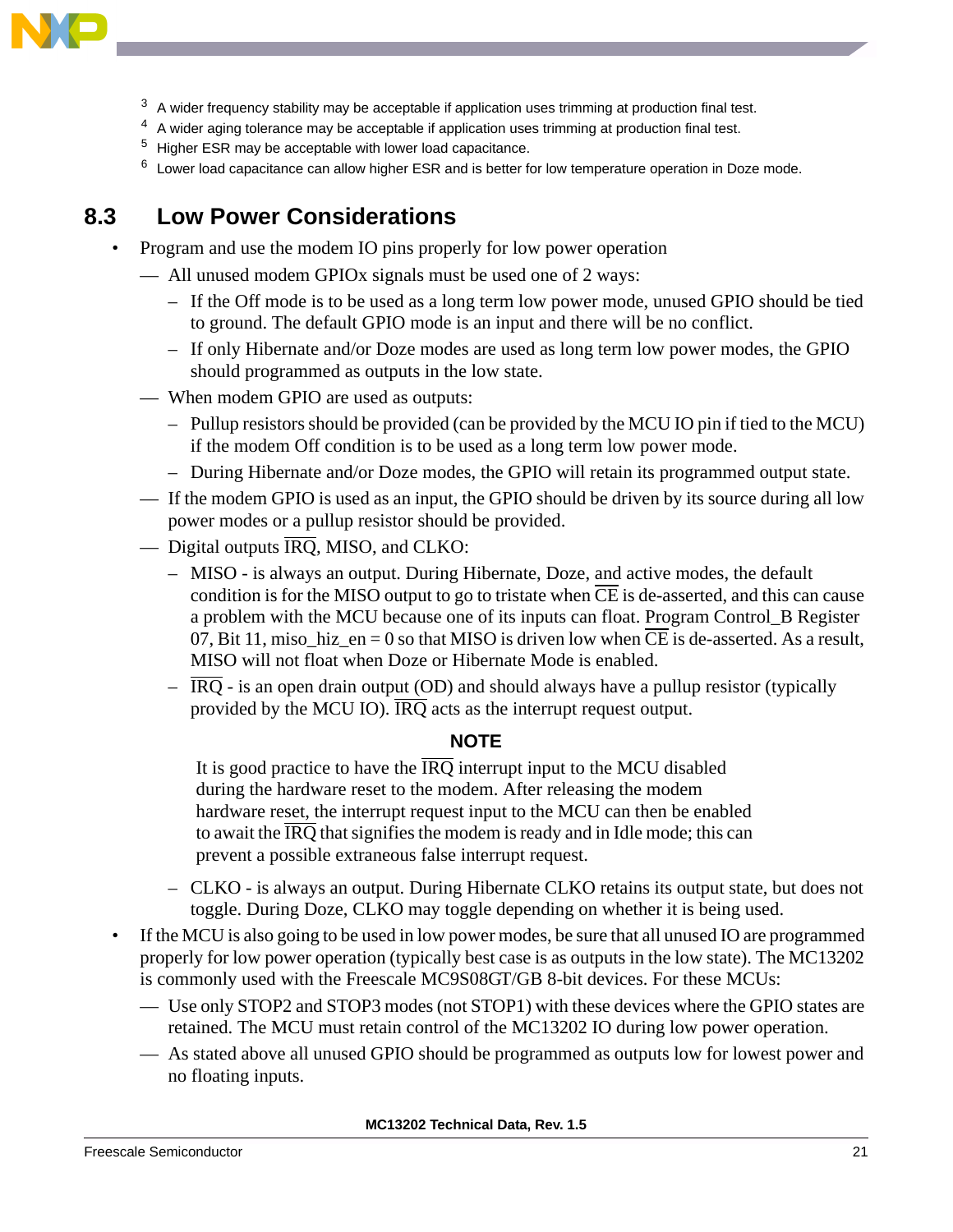

— MC9S08GT devices have IO signals that are not pinned-out on the package. These signals must also be initialized (even though they cannot be used) to prevent floating inputs.

## <span id="page-24-0"></span>**9 Transceiver RF Configurations and External Connections**

The MC13202 radio has features that allow for a flexible as well as low cost RF interface:

- Programmable output power 0 dBm nominal output power, programmable from  $-27$  dBm to  $+4$ dBm typical
- <-94 dBm (typical) receive sensitivity At 1% PER, 20-byte packet (well above 802.15.4 Standard of -85 dBm)
- Optional integrated transmit/receive (T/R) switch for low cost operation With internal PAs and LNA, the internal T/R switch allows a minimal part count radio interface using only a single balun to interface to a single-ended antenna
- Maximum flexibility There are full differential RF I/O pins for use with the internal T/R switch. Optionally, these pins become the RF\_IN signals and a separate set of full differential PA outputs are also provided. Separate inputs and outputs allow for a variety of RF configurations including external LNA and PA for increased range
- CT\_Bias Output The CT\_Bias signal provides a switched bias reference for use with the internal T/R switch, and alternatively can be programmed as an antenna switch signal for use with an external antenna switch
- Onboard trim capability for 16 MHz crystal reference oscillator The 802.15.4 Standard puts a +/- 40 ppm requirement on the carrier frequency. The onboard trim capability of the modem crystal oscillator eliminates need for external variable capacitors and allows for automated production frequency calibration. Also tighter tolerance can produce greater receive sensitivity

### **9.1 RF Interface Pins**

[Figure 12](#page-24-1) shows the RF interface pins and the associated analog blocks. Notice that separate PA blocks are associated with RFIN\_x and PAO\_x signal pairs. The RF interface allows both single port differential operation and dual port differential operation.

<span id="page-24-1"></span>

**Figure 12. RF Interface Pins**

**MC13202 Technical Data, Rev. 1.5**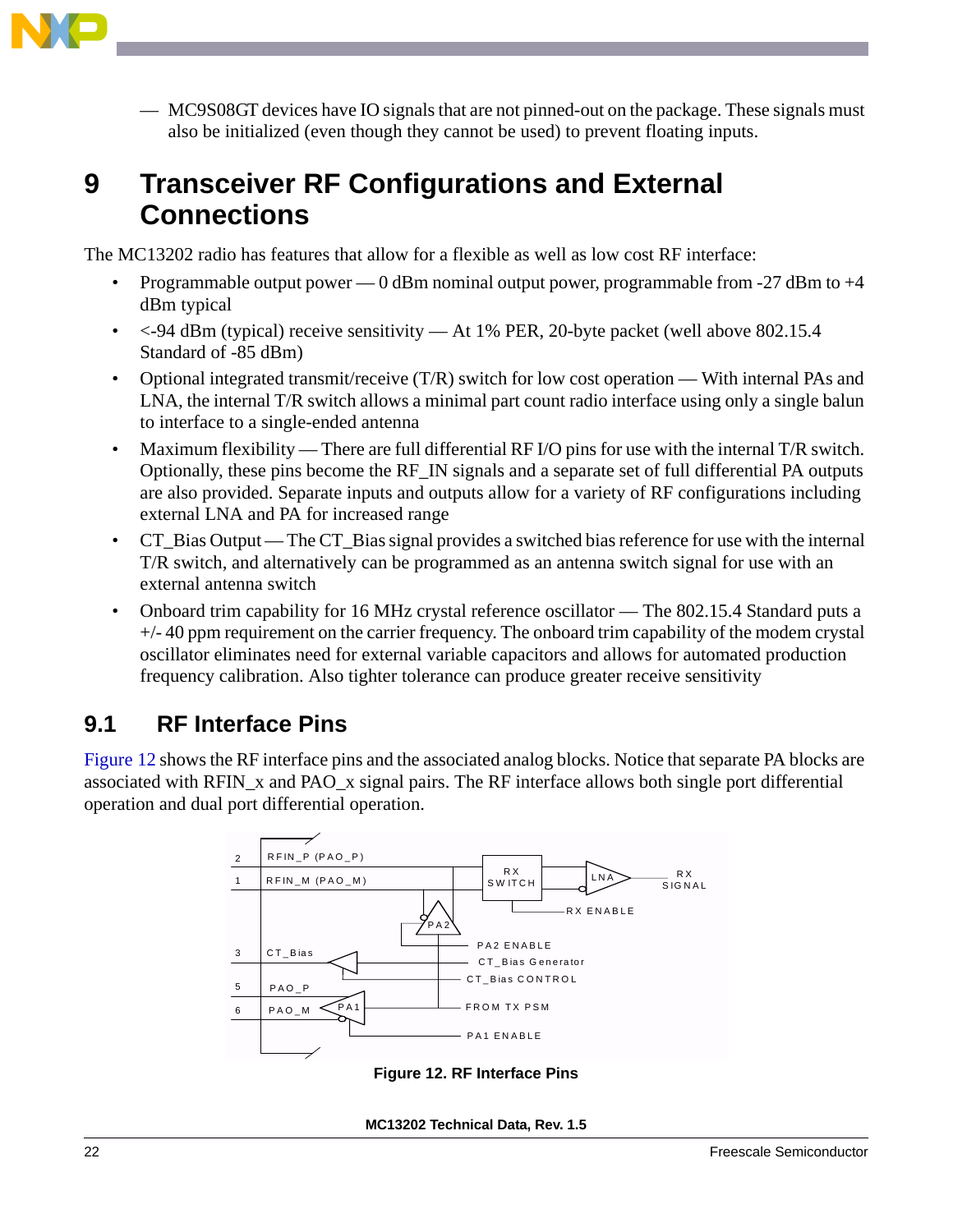

#### <span id="page-25-2"></span>**9.1.1 Single Port Operation**

The integrated RF switch allows users to operate in a single port configuration. For Single Port Mode:

- An internal RX switch and separate PA are used and pins RFIN P (PAO\_P) and RFIN\_M (PAO\_M) become bidirectional and connect both for TX and RX
- When receiving, the RX switch is enabled to the internal LNA and the TX PA is disabled.
- When transmitting, the RX switch is disabled (isolating the LNA) and a TX PA is enabled.
- The optional CT Bias pin provides a control signal or bias voltage
	- Switches between VDDA (nominal 1.8Vdc) and ground
	- When used with a balun provides a high reference or bias voltage which is at VDDA for transmit and is at ground for receive. This is the proper bias voltage to the balun that converts a single-ended antenna to the differential interface required by the transceiver.
	- Can also be used a control signal for external components (note VDDA is only active high when a CCA, RX, or TX sequence is in progress)

[Figure 13](#page-25-0) shows a single port example with a balun.



**Figure 13. Single Port RF Operation with a Balun**

<span id="page-25-0"></span>The CT Bias is connected to the balun center-tap providing the proper DC bias voltage to the balun depending on RX or TX.

#### <span id="page-25-1"></span>**9.1.2 Dual Port Operation**

A second set of pins designated PAO\_P and PAO\_N allow operation in a dual port configuration. There are separate paths for transmit and receive with the optional CT\_Bias pin providing a signal that indicates if the radio is in TX or RX Mode which then can be used to drive an external low noise amplifier, power amplifier, or antenna switch.

In dual port operation, the RFIN P and RFIN N are inputs only, the internal RX switch to the LNA is enabled to receive, and the associated TX PA stays disabled. Pins PAO\_P and PAO\_N become the differential output pins and the associated TX PA is enabled for transmit.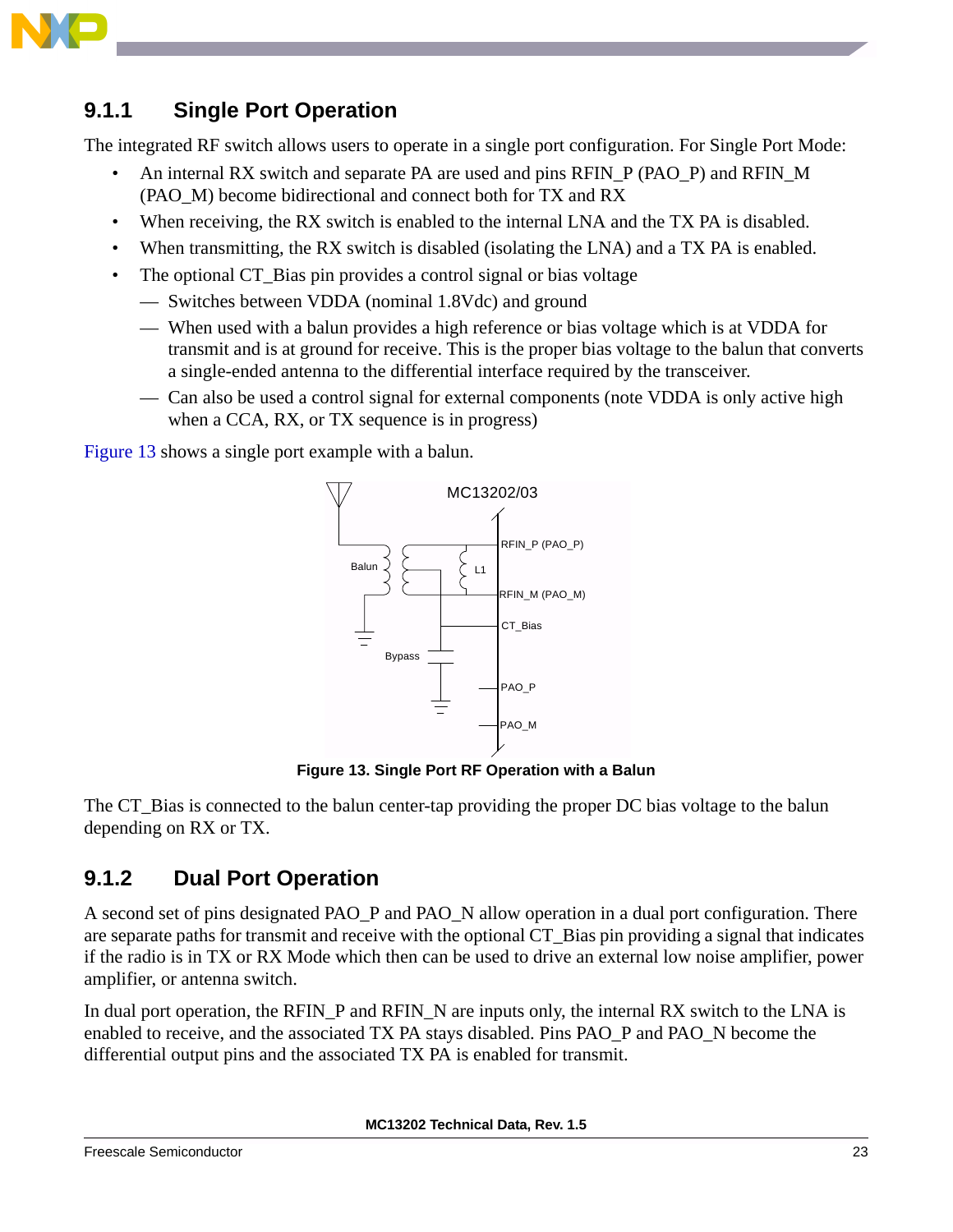

[Figure 14](#page-26-0) shows two dual port configurations. First is a single antenna configuration with an external low noise amplifier (LNA) for greater range. An external antenna switch is used to multiplex the antenna between receive and transmit. An LNA is in the receive path to add gain for greater receive sensitivity. Two external baluns are required to convert the single-ended antenna switch signals to the differential signals required by the radio. Separate RFIN and PAO signals are provided for connection with the baluns. The CT\_bias signal is programmed to provide the external switch control, and the polarity of CT\_Bias for the switch control is selectable. CT\_bias has a high voltage of VDDA (nominal 1.8Vdc) and may require a buffer transistor if the antenna switch requires a higher voltage control signal.

[Figure 14](#page-26-0) also shows a dual antenna configuration where there is a RX antenna and a TX antenna. For the receive side, the RX antenna is ac-coupled to the differential RFIN inputs and these capacitors along with inductor L1 form a matching network. Inductors L2 and L3 are ac-coupled to ground to form a frequency trap. For the transmit side, the TX antenna is connected to the differential PAO outputs, and inductors L4 and L5 provide DC-biasing to VDDA but are ac-isolated. CT\_Bias is not required or used.



<span id="page-26-0"></span>**Figure 14. Dual Port RF Configuration Examples**

**MC13202 Technical Data, Rev. 1.5**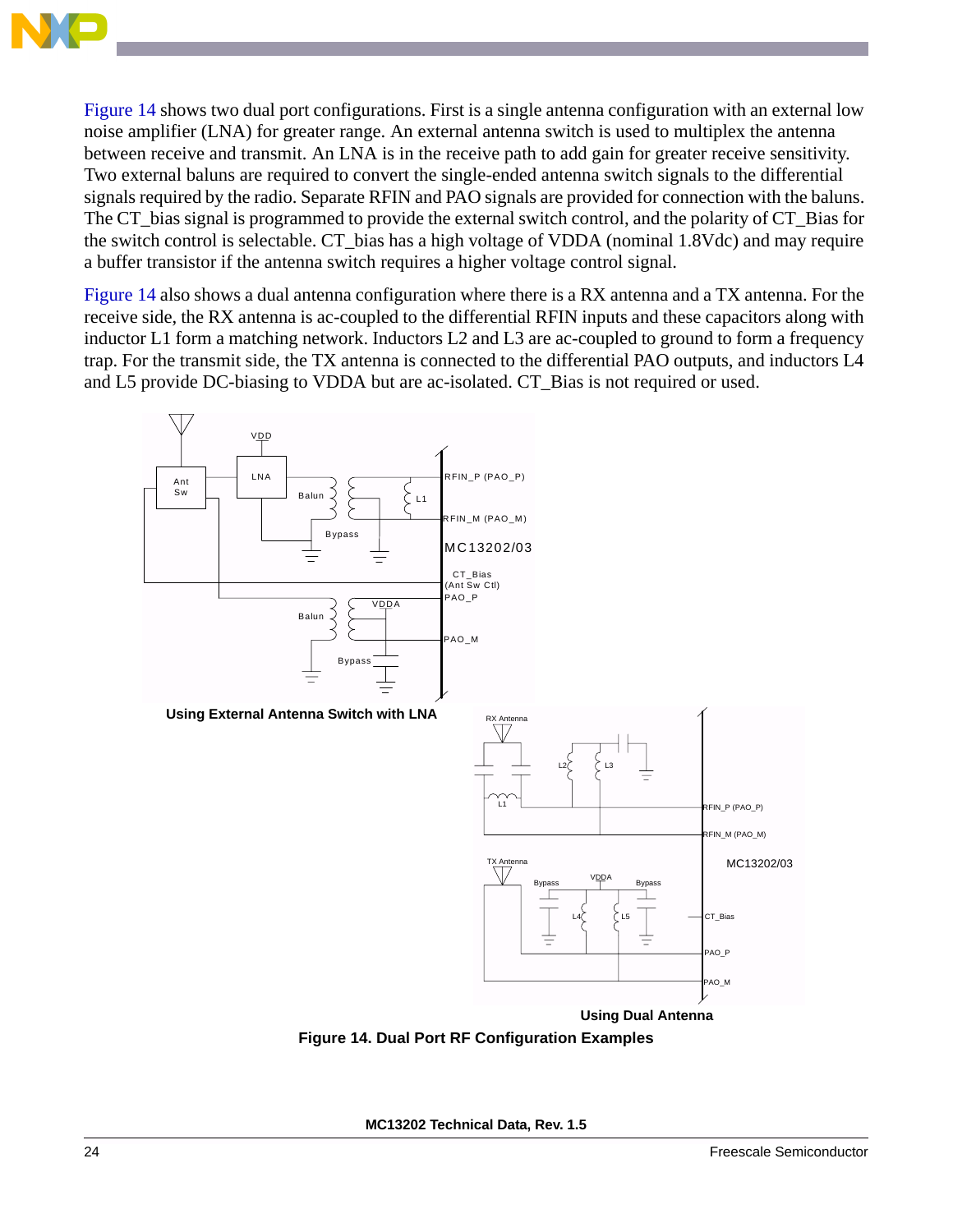

#### **9.2 Controlling RF Modes of Operation**

Use of the RF interface pins and RF modes of operation are controlled through several bits of modem Control B Register 07. [Figure 15](#page-27-0) shows the model for Register 07 with the RF interface control bits highlighted.



**Figure 15. Control\_B Register 07 Model**

<span id="page-27-0"></span>The RF interface control bits include:

- RF\_switch\_mode (Bit 12) This bit selects Dual Port Mode versus Single Port Mode:
	- The default condition (Bit  $12 = 0$ ) is Dual Port Mode where the RF inputs are RFIN M and RFIN P and the RF outputs are PAO\_M and PAO\_P, and operation is as described in [Section 9.1.2, "Dual Port Operation".](#page-25-1) The use of CT\_Bias pin in Dual Port Mode is controlled by Bit 13 and Bit 12.
	- When Bit  $= 1$ , the Single Port Mode is selected where RFIN M (PAO M) and RFIN P (PAO\_P) become bidirectional pins and operation is as described in [Section 9.1.1, "Single Port](#page-25-2)  [Operation"](#page-25-2). The use of CT\_Bias pin in Dual Port Mode in controlled by Bit 13 and Bit 12.
- Ct bias en (Bit 14) This bit is the enable for the CT Bias output. When Bit  $14 = 0$  (default), the CT\_Bias is disabled and stays in a Hi-Z or tri-stated condition. When Bit  $14 = 1$ , the CT\_Bias output is active and its state is controlled by the selected mode (Bit 12), ct\_bias\_inv, and operation of the radio.
- Ct bias  $inv$  (Bit 13) This bit only affects the state of CT Bias when Dual Port Mode is selected and CT bias is active. The CT Bias changes state in Dual Port Mode based on the TX or RX state of the radio. The ct\_bias\_inv bit causes the sense of the active state to change or invert based on Bit 13's setting. In this manner, the user can select the CT\_Bias as a control signal for external components and make the control signal active high or active low.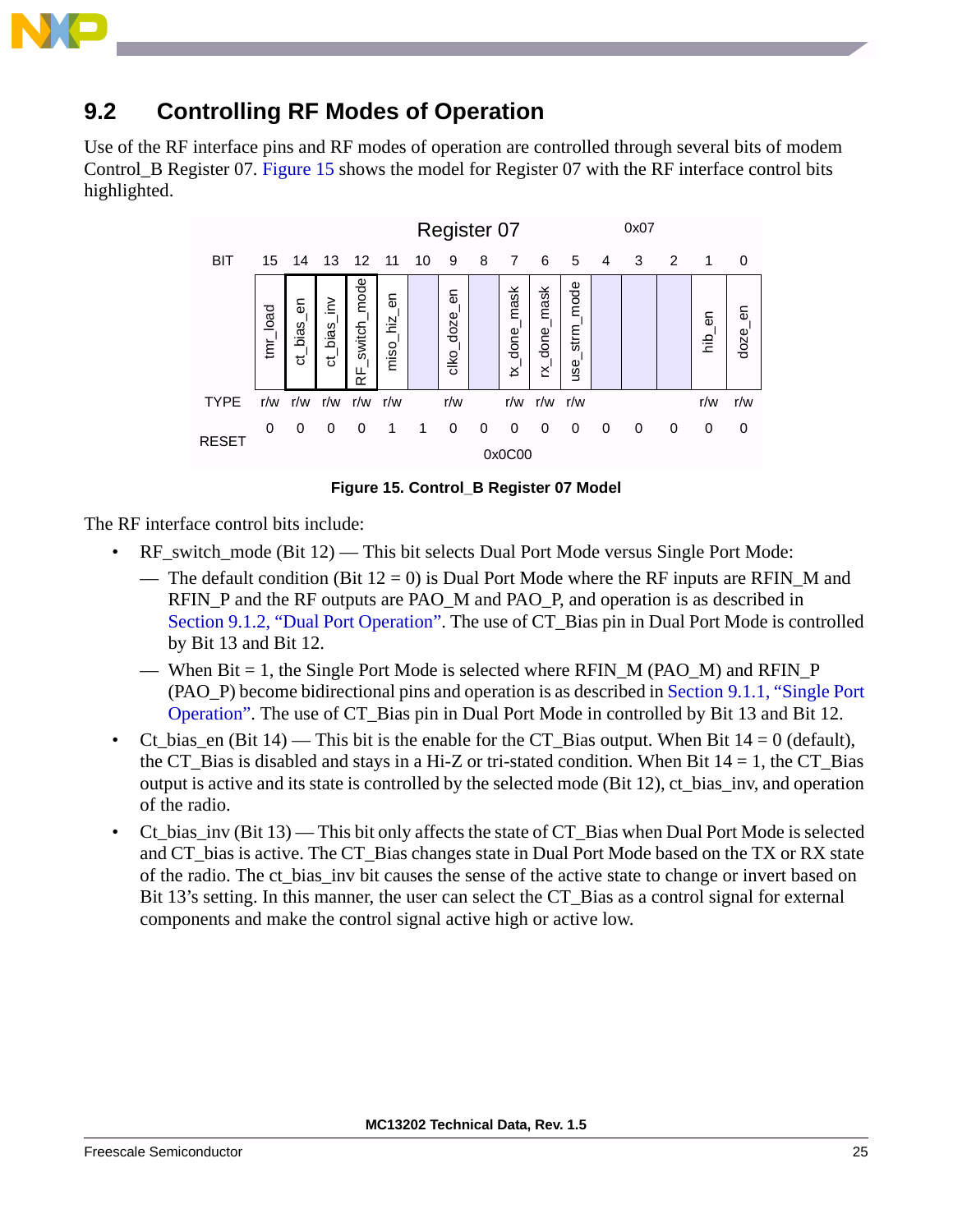

<span id="page-28-0"></span>[Table 10](#page-28-0) summarizes the operation of the RF interface control bits.

| Bit             | <b>Designation</b> | <b>Default</b> | <b>Operation</b>                                                                                                                                                                                                                                                 |
|-----------------|--------------------|----------------|------------------------------------------------------------------------------------------------------------------------------------------------------------------------------------------------------------------------------------------------------------------|
| 14              | ct bias en         | 0              | $=$ CT_Bias enabled. Output state is defined by Table 11.<br>$0 = CT$ _Bias disabled. Output state is tri-stated.                                                                                                                                                |
| 13              | ct_bias_inv        | $\Omega$       | The output state of CT_Bias under varying conditions is defined in Table 11. This bit only<br>has effect for dual port operation.<br>$= C T_B is inverted.$<br>$0 = CT$ Bias not inverted                                                                        |
| 12 <sup>2</sup> | RF switch mode     | $\Omega$       | 1= Single Port Mode selected where RF switch is active and RFIN_M and RFIN_P and<br>bidirectional signals.<br>$0 =$ Dual Port Mode selected where RFIN_M and RFIN_P are inputs only and PAO_P<br>and PAO_N are separate outputs.<br>(This is default operation). |

#### **Table 10. RF Interface Control Bits**

### **9.3 RF Control Output CT\_Bias**

CT\_Bias is a useful signal for interface with external RF components. It must be enabled via the ct\_bias\_en control bit, and then its state is determined first by the selected RF mode and then by the active state of the radio, i.e., whether a TX or RX operation is active:

- Single Port Operation In this mode, the CT\_Bias can be used to establish the proper DC bias voltage to a balun depending on the RX state versus TX state as described in [Section 9.1.1, "Single](#page-25-2)  [Port Operation".](#page-25-2) Note that in single port operation, the ct\_bias\_inv has no effect and CT\_Bias is at VDDA for TX and is at ground for RX
- Dual Port Operation In this mode, the CT\_Bias can be used as a control signal to enable a LNA or PA or to determine the direction of an antenna switch as described in [Section 9.1.2, "Dual Port](#page-25-1)  [Operation"](#page-25-1). In dual port operation, ct-bias\_inv is used to control the sense of the output control, i.e., CT\_Bias can be active high or active low for TX and vice-versa for RX

<span id="page-28-1"></span>[Table 11](#page-28-1) defines the CT\_Bias output state depending on control bits and operation mode of the modem. Note that the output state is also defined in Idle, Hibernate, and Doze state as well as RX and TX operation.

| <b>Mode</b> | CT_Bias_en | RF_switch_mode | CT_Bias_inv | CT_Bias |
|-------------|------------|----------------|-------------|---------|
| RX          |            |                |             | 0       |
| <b>RX</b>   |            |                |             | 0       |
| <b>RX</b>   |            | 0              | 0           | O       |
| RX          | n          | X              | X           | $Hi-Z$  |
| <b>RX</b>   |            |                | O           |         |
| <b>TX</b>   |            |                | ი           |         |
| <b>TX</b>   |            |                |             |         |
| <b>TX</b>   |            |                |             |         |

**Table 11. CT\_Bias Output vs. Register Settings**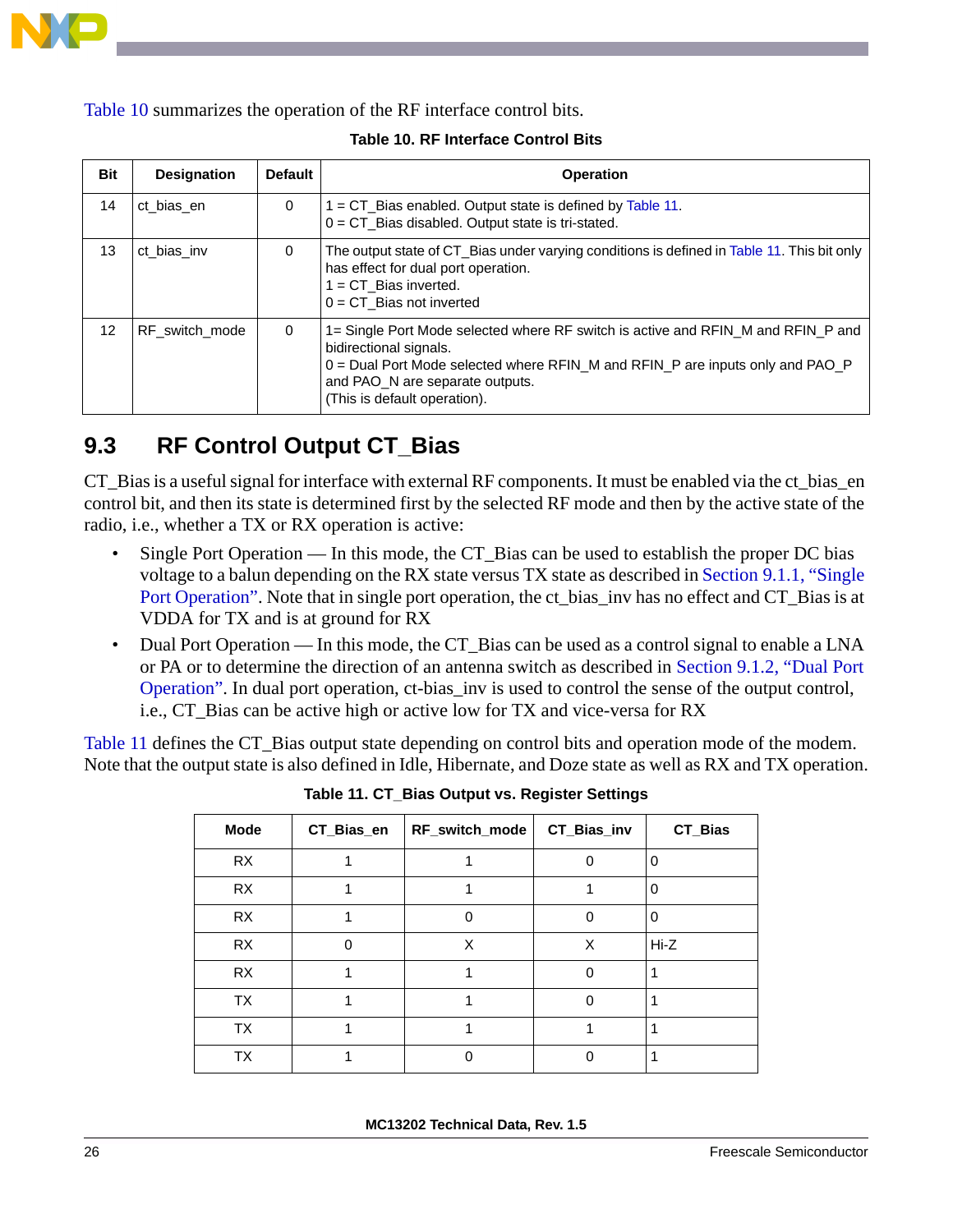

| <b>Mode</b> | CT_Bias_en | RF_switch_mode | CT_Bias_inv | CT_Bias     |
|-------------|------------|----------------|-------------|-------------|
| <b>TX</b>   |            | 0              |             | $\Omega$    |
| <b>TX</b>   | 0          | X              | X           | $Hi-Z$      |
| Idle        | 1          | X              | X           | 0           |
| Idle        | $\Omega$   | X              | X           | $Hi-Z$      |
| Doze        | 1          | X              | X           | $\Omega$    |
| Doze        | $\Omega$   | X              | X           | $Hi-Z$      |
| Hibernate   | 1          | X              | X           | $0$ (Low-Z) |
| Hibernate   | 0          | X              | X           | Hi-Z        |
| Off         | X          | X              | X           | Unknown     |

**Table 11. CT\_Bias Output vs. Register Settings (continued)**

#### **9.4 RF Single Port Application with an F Antenna**

[Figure 16](#page-29-0) shows a typical single port RF application in which part count is minimized and a printed copper F antenna is used for low cost. Only the RFIN port of the MC13202 is required because the differential port is bi-directional and uses the on-chip T/R switch. Matching to near 50 Ohms is accomplished with L1, L2, L3, and the traces on the PCB. A balun transforms the differential signal to single-ended to interface with the F antenna.

The proper DC bias to the RFIN\_x (PAO\_x) pins is provided through the balun. The CT\_Bias pin provides the proper bias voltage point to the balun depending on operation, that is, CT\_Bias is at VDDA voltage for transmit and is at ground for receive. CT\_Bias is switched between these two voltages based on the operation. Capacitor C2 provides some high frequency bypass to the DC bias point. The L3/C1 network provides a simple bandpass filter to limit out-of-band harmonics from the transmitter.



<span id="page-29-0"></span>**Figure 16. RF Single Port Application with an F-Antenna**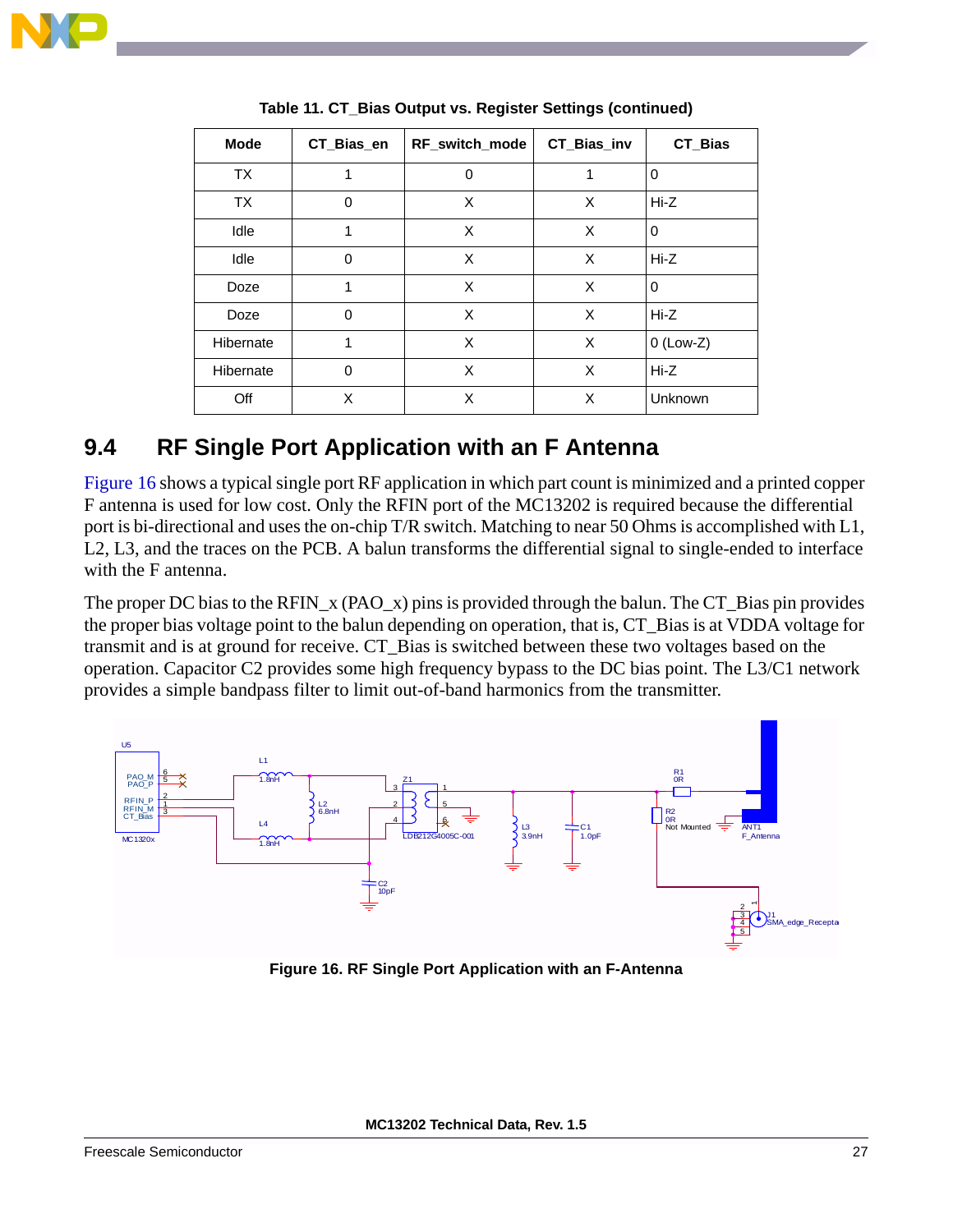<span id="page-30-0"></span>

## <span id="page-30-1"></span>**10 Packaging Information**



**Figure 17. Outline Dimensions for QFN-32, 5x5 mm (Case 1311-03, Issue E)**

**MC13202 Technical Data, Rev. 1.5**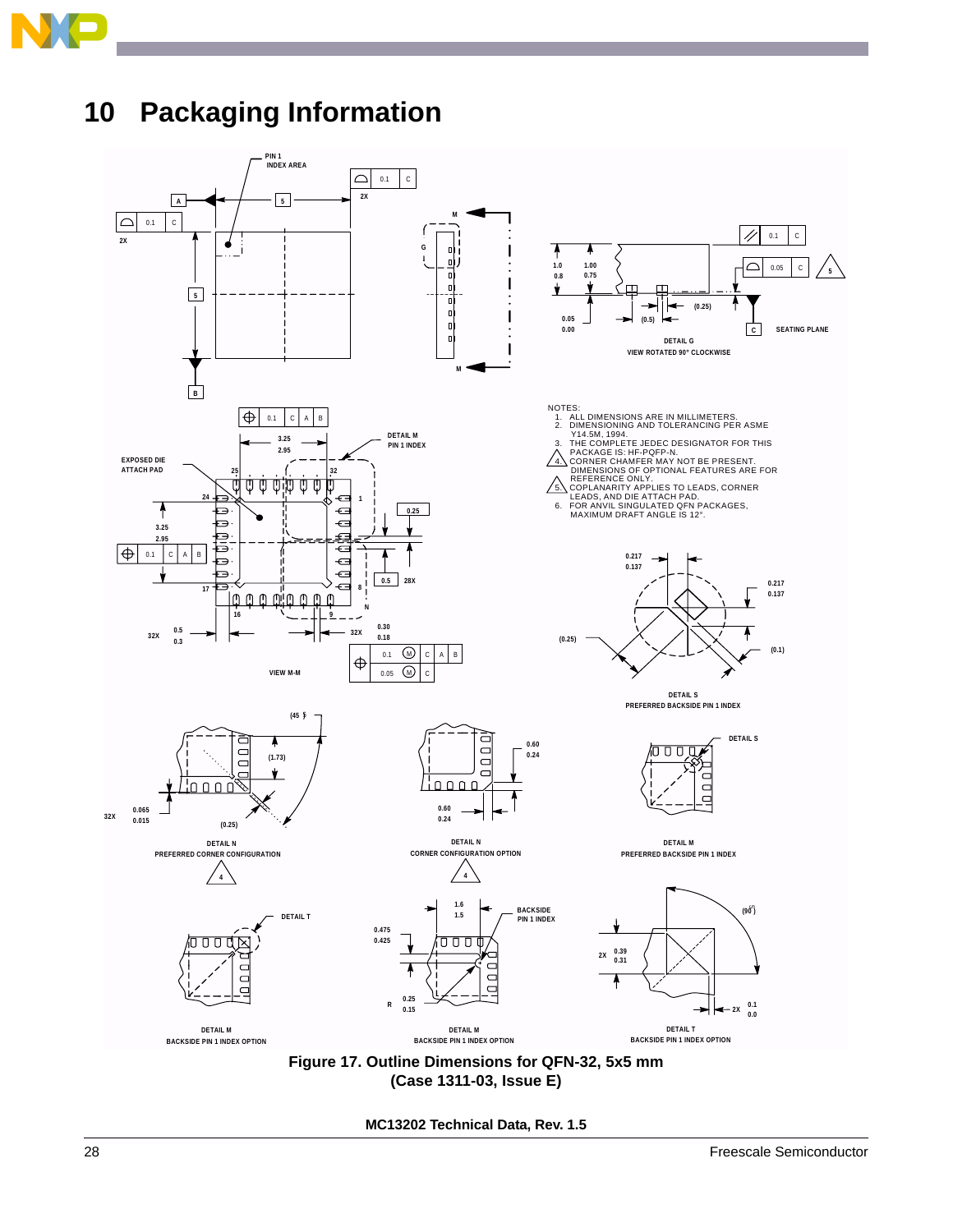

**NOTES**